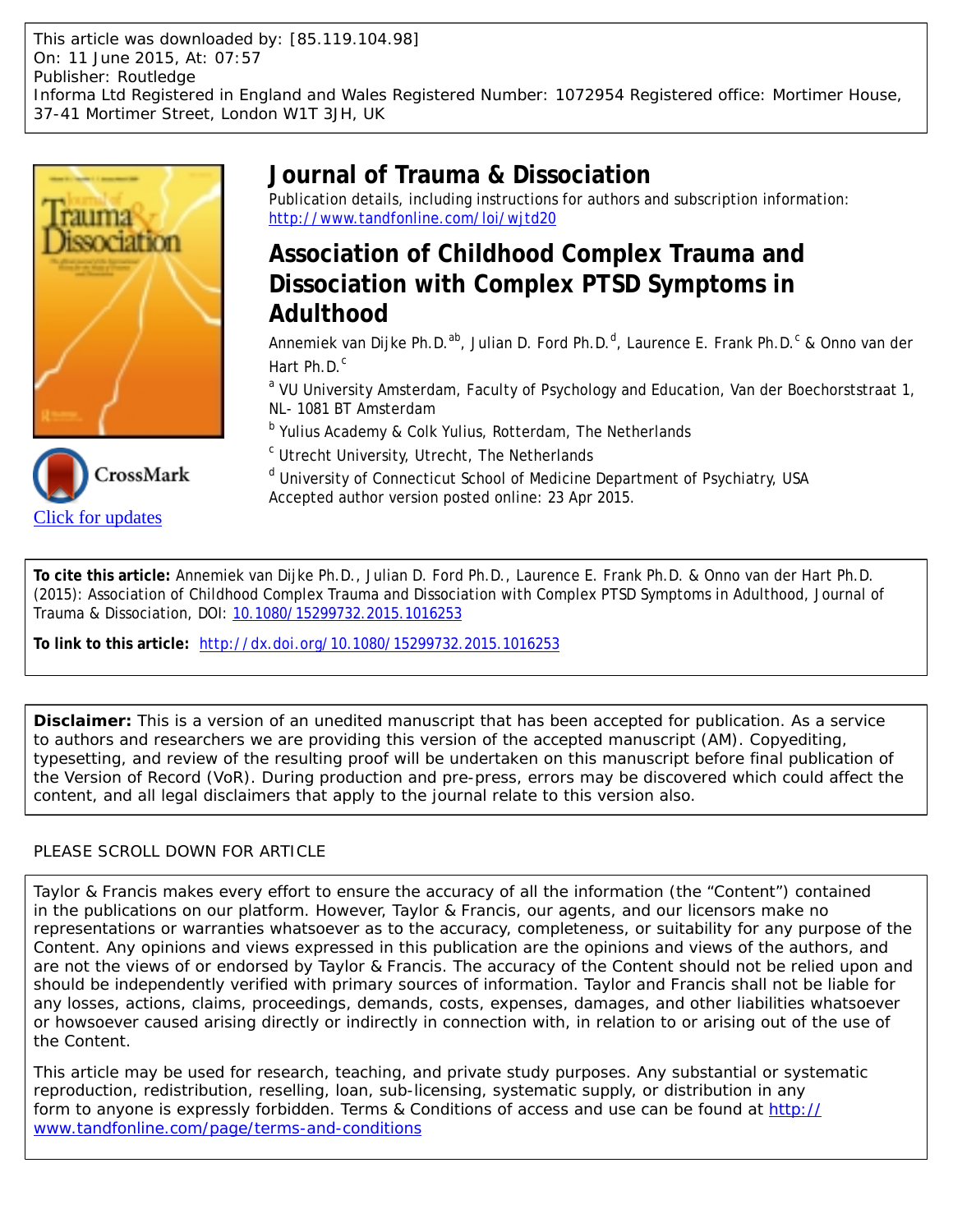# Association of Childhood Complex Trauma and Dissocia-

# tion with Complex P1SD Symptoms in Adulthood<br>
Annemiek van Dijke, Ph.D.<sup>3</sup><br>
Julian D. Ford, Ph.D.,<sup>3</sup><br>
Laurence E. Frank, Ph.D.<sup>2</sup>,<br>
Onno van der Hart, Ph.D.<sup>2</sup><br>
Correspondence<br>
Ameurick van Dijke, Ph.**D.**<br>
Correspondence tion with Complex PTSD Symptoms in Adulthood

Annemiek van Dijke, Ph.D.\*∞,

Julian D. Ford, Ph.D., <sup>3</sup>

Laurence E. Frank, Ph.D. ,

Onno van der Hart, Ph.D.<sup>2</sup>

Correspondence:

Annemiek van Dijke, Ph.D.

∞VU University Amsterdam

Faculty of Psychology and Education

Van der Boechorststraat 1

NL- 1081 BT Amsterdam

email: a.vandijke@yulius.nl ; a.van.dijke@vu.nl;

\*Yulius Academy & Colk Yulius, Rotterdam, The Netherlands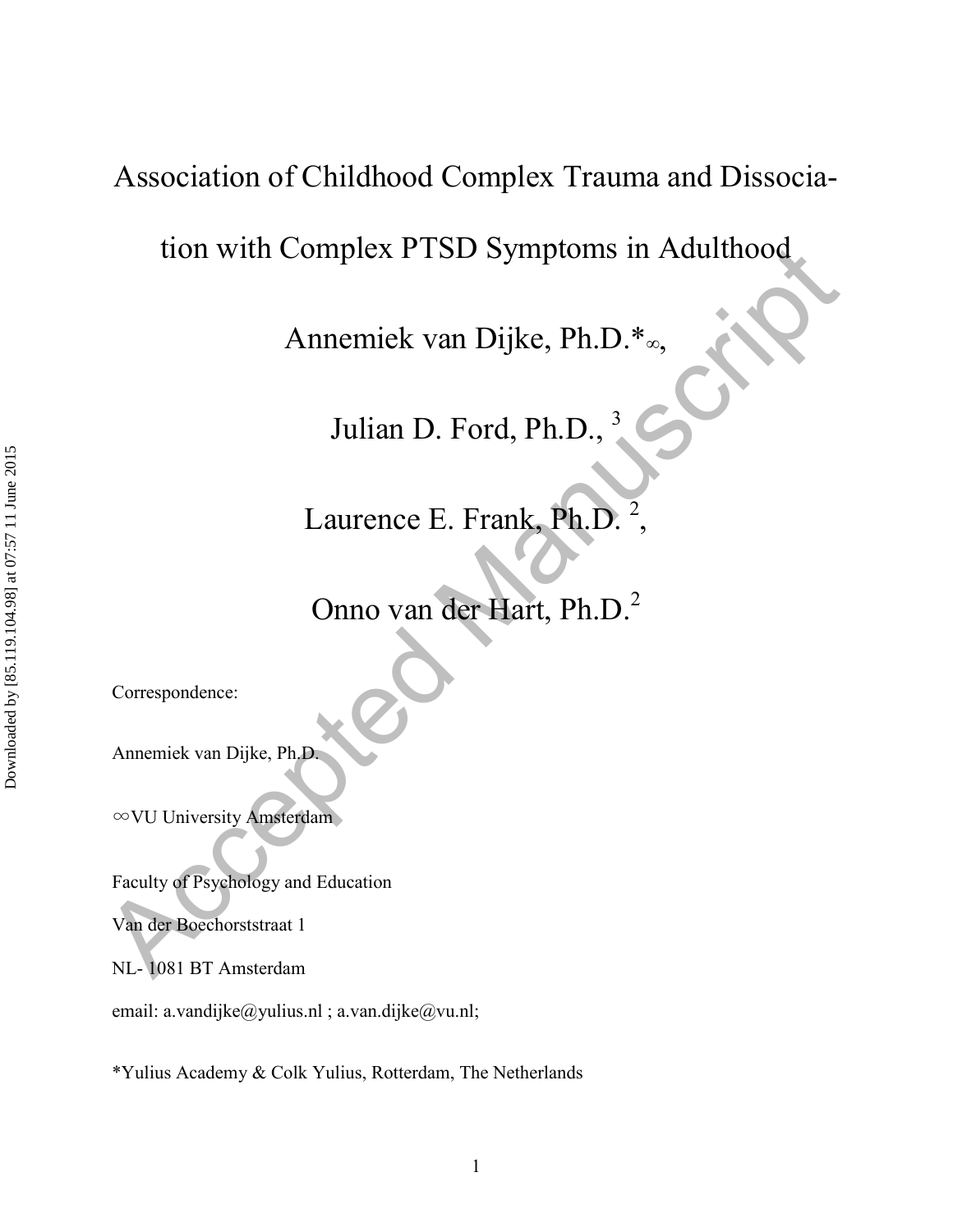<sup>2</sup> Utrecht University, Utrecht, The Netherlands

<sup>3</sup> University of Connecticut School of Medicine Department of Psychiatry, USA

wordcount: 5586

Contact information of co-authors:

Julian D. Ford

University of Connecticut Health Center

wordcount: 5586<br>
Contact information of co-authors:<br>
Julian D. Ford<br>
University of Connecticut Health Center<br>
Director, Center for Trauma Recovery and Juvenile Justice<br>
263 Farmington, CT 06030-1410<br>
Tel: 860-679-8778<br>
Fax Director, Center for Trauma Recovery and Juvenile Justice

263 Farmington Avenue

Farmington, CT 06030-1410

Tel: 860-679-8778

Fax: 860-679-4326

jford@uchc.edu

Laurence Frank,

Utrecht University Utrecht,

Faculty of Social Sciences

Department of Methodology and Statistics,

Heidelberglaan 1, Utrecht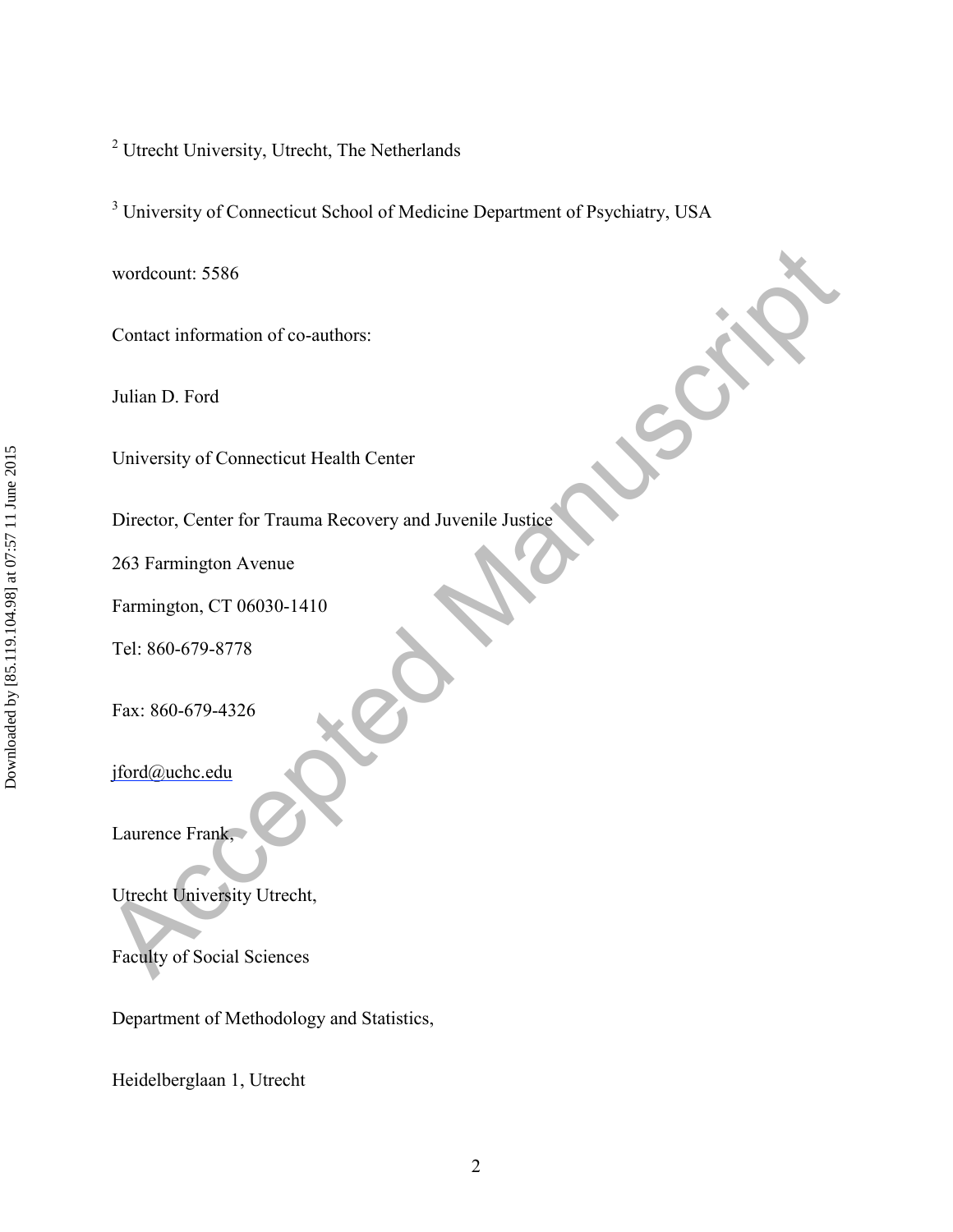L.E.Frank@uu.nl.

Onno van der Hart

Utrecht University Utrecht,

Faculty of Social Sciences

Department of Methodology and Statistics,

Heidelberglaan 1, Utrecht

the Netherlands

o.vanderhart@uu.nl

Abstract

Onno van der Hart<br>
Utrecht University Utrecht,<br>
Faculty of Social Sciences<br>
Department of Methodology and Statistics,<br>
Heidelberglaan 1, Utrecht<br>
the Netherlands<br>
<u>ovemdcrhart@uu.nl</u><br>
Abstract<br>
This study replicates and ex This study replicates and extends prior research on the relationship of childhood complex trauma with complex post-traumatic stress disorder (cPTSD) in adulthood, examining the role of psychoform and somatoform dissociation as a potential mediator. Childhood Complex Trauma (CCT), dissociation, and cPTSD were assessed in a large sample of adult psychiatric inpatients. Almost two-thirds of participants reported having experienced CCT. Path analyses with bootstrap confidence intervals demonstrated a relationship between CCT, psychoform (but not somatoform) dissociation, and cPTSD. In addition, psychoform dissociation partially mediated the relationship between CCT and adult cPTSD-symptoms. Dissociation (pathological or non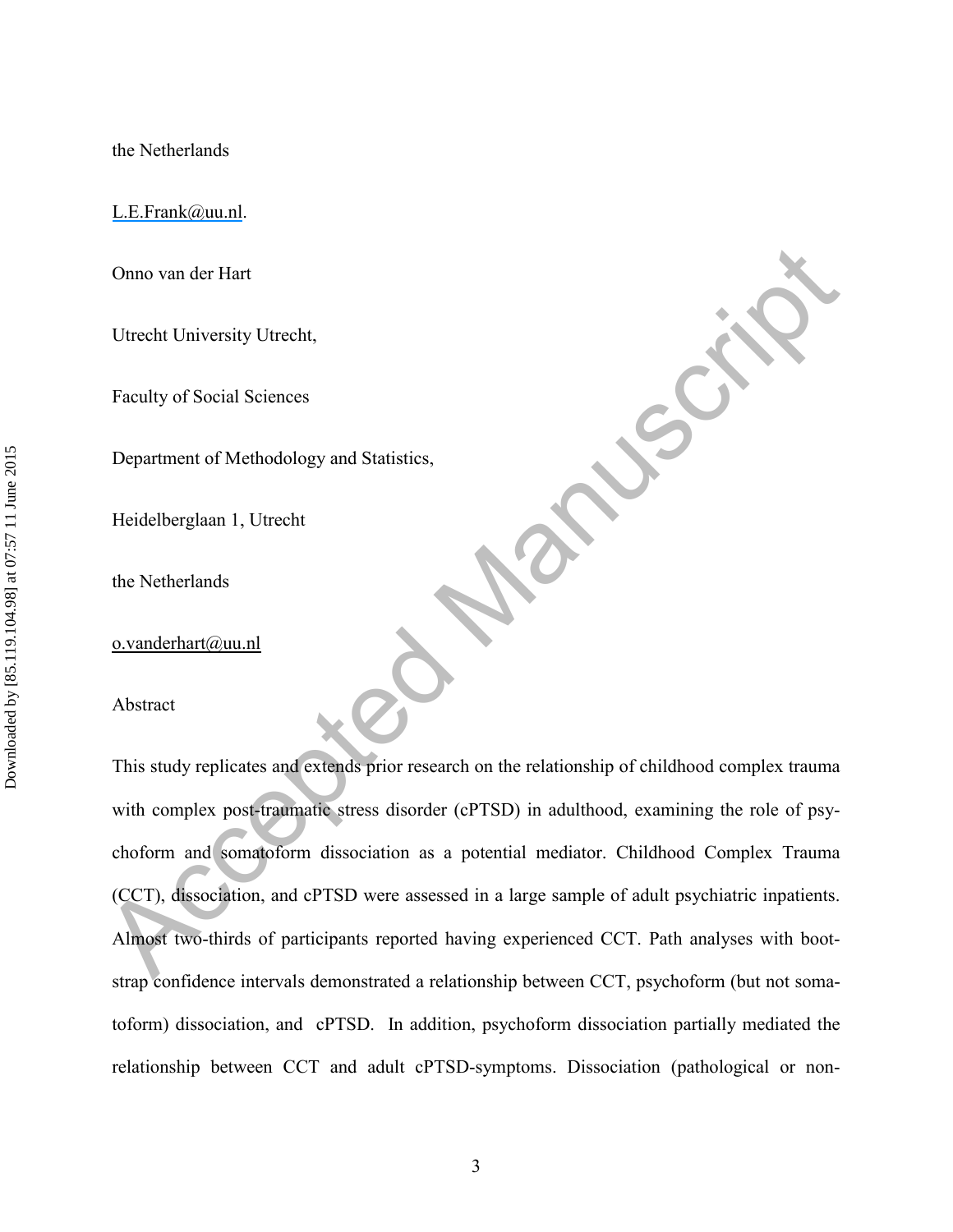pathological psychoform and somatoform symptoms) warrants further clinical and scientific study as a potential link between childhood complex trauma and the presence of adult cPTSDsymptoms and/ or dissociative subtype of PTSD.

Word count: 129

Keywords: dissociation; complex PTSD; childhood trauma

Association of Childhood Complex Trauma and Dissociation with Complex PTSD Symptoms in

#### Adulthood

Word count: 129<br>
Keywords: dissociation; complex PTSD; childhood trauma<br>
Association of Childhood Complex Trauma and Dissociation with Complex PTSD Symptoms in<br>
Adulthood<br>
Almost 25 years ago, complex posttraumatic stress Almost 25 years ago, complex posttraumatic stress disorder (cPTSD) was proposed as a clinical syndrome to describe the alterations in functioning and guide the treatment of adults who had suffered prolonged and severe interpersonal trauma (Herman, 1992; Ford, 2008). cPTSD originally was operationalized for research as well as clinical purposes as "Disorders of Extreme Stress Not Otherwise Specified" (DESNOS; McLean et al., 2006; Pelcovitz et al., 1997; Roth et al., 1997; Van der Kolk et al., 1996), a syndrome involving pathological dissociation, emotion dysregulation, somatization, and altered core schemas about the self, relationships, and sustaining beliefs (i.e., morality, spirituality) in the aftermath of exposure to traumatic interpersonal victimization. A condensed definition of cPTSD has been formulated based on empirical identification of distinct sub-groups of individuals with histories of traditional versus complex (Cook et al., 2005) traumatic stress exposure: in addition to the core PTSD symptom set, cPTSD was defined as involving three domains of dysregulation (emotion, interpersonal, and altered selfschemas) (Cloitre et al., 2013; Knefel & Lueger-Schuster, 2013; Thomaes et al., 2013). Patho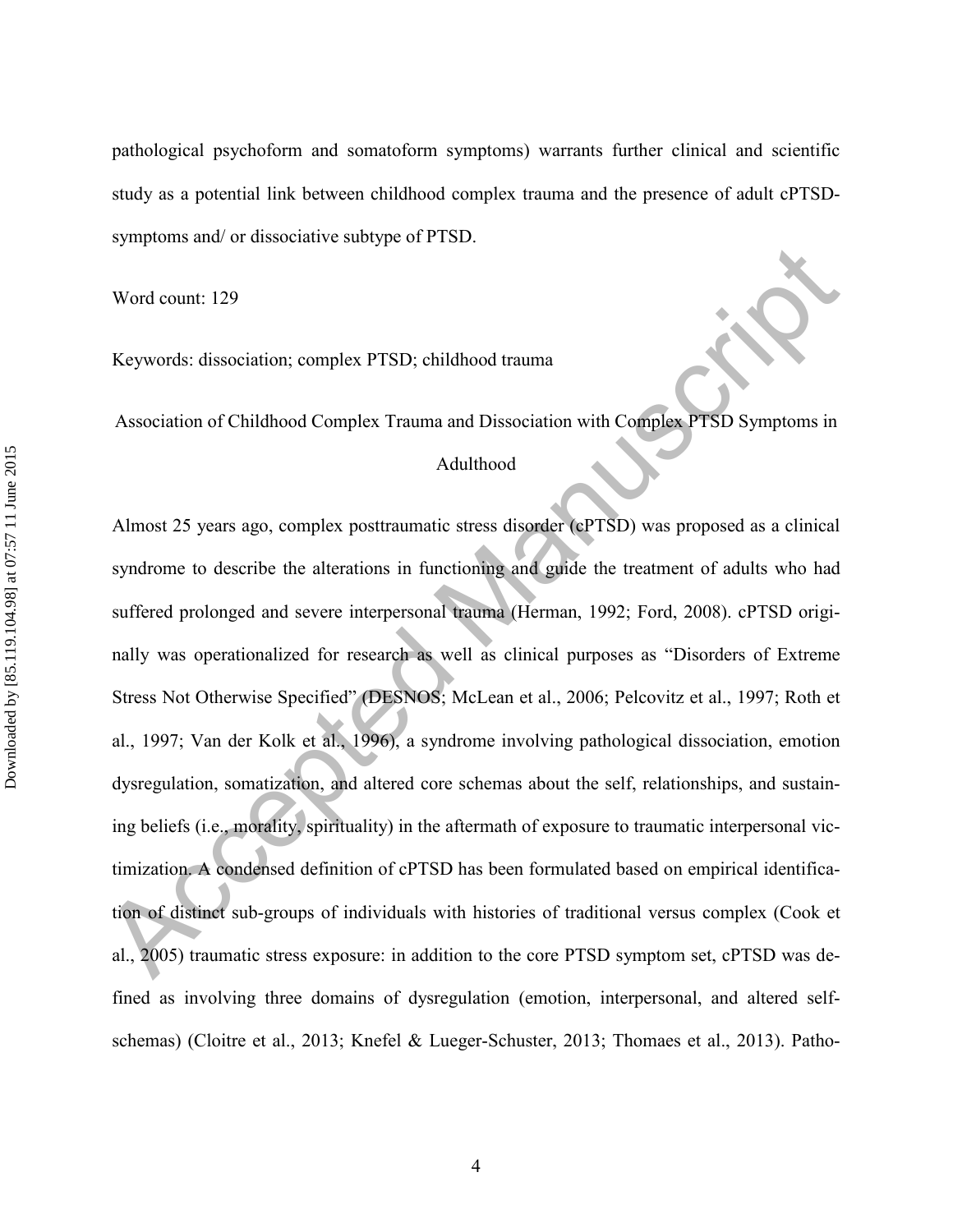logical dissociation was not included as a core cPTSD feature but instead was used as a basis for a sub-type of PTSD, consistent with research identifying a sub-group of individuals with both biological and psychological features of dissociation in addition to PTSD (Lanius et al., 2012) and factor analytic studies showing that dissociative symptoms did not comprise a distinct feature within cPTSD (Scoboria, Ford, Lin, & Frisman, 2007).

The distinction of the stationary and distinction of the reading that distinct the distinct fracture within ePTSD (Scoboria, Ford, Lin, & Frisman, 2007).<br>
Accepted Manuscriptic Scotter Experimental Considers and the consis cPTSD often (but not always; e.g., Dorahy et al., 2013) has been found to be associated with complex traumatic exposures (Cook et al., 2005) in childhood (D'Andrea et al., 2012; Schafer, et al., 2010; Scott, et al., 2011; Van der Kolk et al., 2005; Wingenfeld et al., 2011; Zlotnick et al., 1996). A key feature hypothesized to distinguish complex from other forms of childhood traumatic stressors is the disruption of the attachment bond with primary caregiver(s) (D'Andrea et al., 2012). In addition recent studies demonstrate that children who are observed to have dysregulated affect, behavior, and relationships tend both to have experienced complex trauma and to be at risk for dysregulation and associated psychosocial problems in adulthood (Althoff, Verhulst, Rettew, Hudziak, & van der Ende, 2010; D'Andrea et al., 2012).

Based on these findings, expert clinicians recognize the need for evidence-based guidelines for assessing and treating trauma survivors who present with problems of dysregulation consistent with cPTSD (Cloitre et al., 2012). Although new and adapted assessment and psychotherapy models are being developed for adults with cPTSD (Courtois & Ford, 2013), in the recently updated ISTSS treatment guidelines for PTSD (Foa, Keane, Friedman, & Cohen, 2009), only two studies are cited that involve complex trauma populations, and there was no mention of tech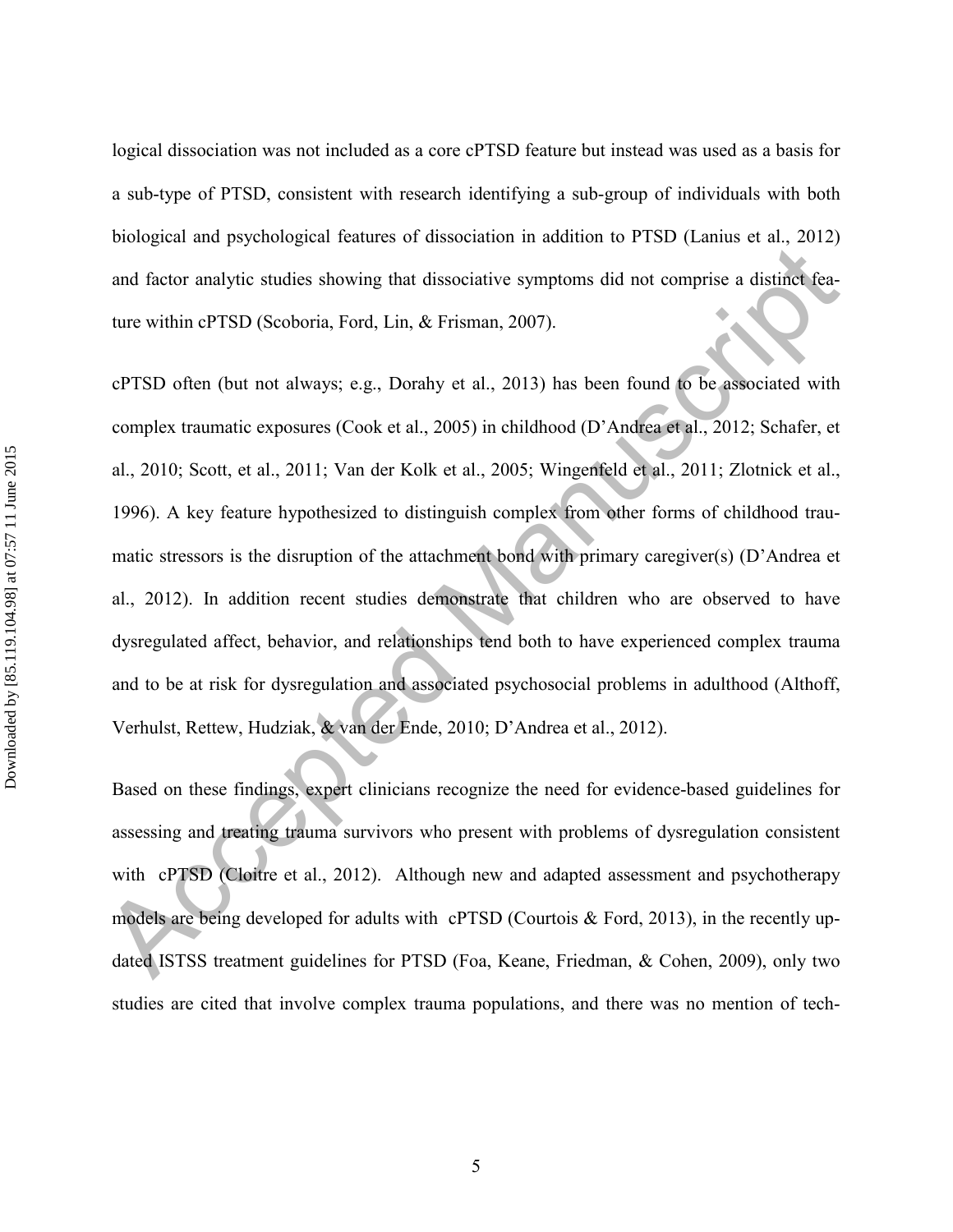niques to deal with the severe affect and somatic dysregulation, dissociative, and altered life schema problems represented by cPTSD (Busuttil, 2009).

This gap in the clinical repertory of tools and models for assessing and treating adults with<br>ePTSD may be due in part to the paucity of research on the mechanisms by which childhood<br>complex trauma (CCT) exposure is associ This gap in the clinical repertory of tools and models for assessing and treating adults with cPTSD may be due in part to the paucity of research on the mechanisms by which childhood complex trauma (CCT) exposure is associated with cPTSD. The long-term sequelae of exposure to childhood trauma or adversity are not limited to any single psychiatric disorder, including PTSD; in fact, adults who were traumatized as children tend to meet criteria for a variety of disorders that often involve complex comorbidity (Kessler et al., 2011; Lee et al., 2011; McLaughlin et al., 2010). Moreover, the association between childhood trauma history and the development of mental disorders is complex (D'Andrea et al., 2012), and little is known about how CCT contributes to the etiology or severity of mental disorders later in life (Verdurmen et al., 2007).

One possible mediator of the relationship between CCT and cPTSD is dissociation (Van der Hart, Nijenhuis, & Steele, 2006). Dissociation is a common sequelae of CCT (Brand et al., 2012), observed as early as middle childhood (Hulette, Freyd, & Fisher, 2013) and adolescence (Putnam, 2009) following exposure to CCT. Dissociative symptoms manifest as psychological phenomena, i.e., psychoform or cognitive dissociative symptoms, or as bodily phenomena, i.e., somatoform or somatosensory dissociative symptoms (Nijenhuis et al., 1996). During the last decade there has been growing acknowledgement of somatoform dissociation, which is corroborated by empirical and clinical evidence (Bowman, 1998; Butler et al., 1996; Kihlstrom, 1992; Nijenhuis, 1999; Van der Hart et al., 2000). In a survey study of more than 25,000 adults from 16 countries, individuals with PTSD were significantly more likely to report pathological dissocia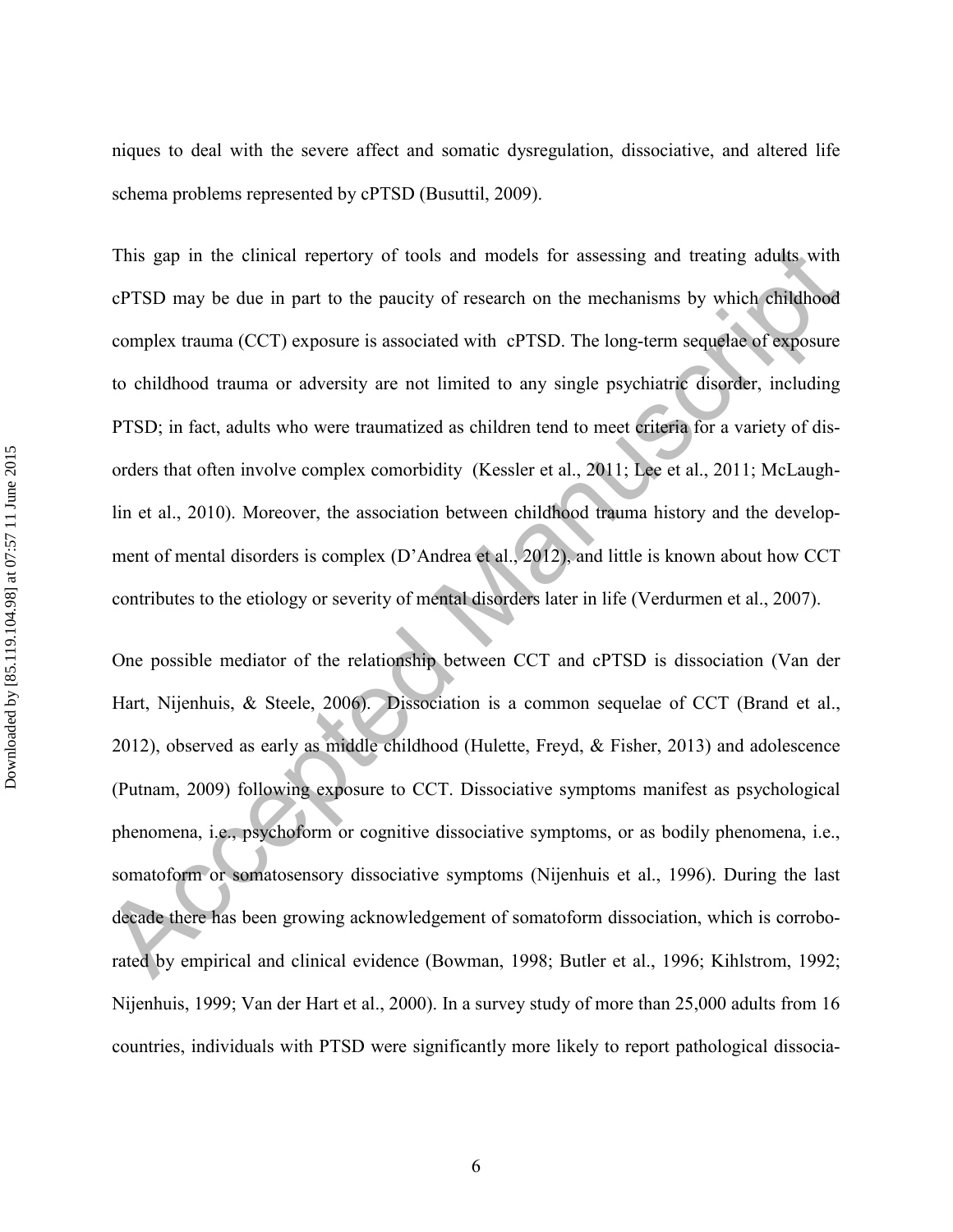tion symptoms if they had histories of CCT exposure and a first onset of PTSD in childhood than if they had not experienced CCT and had adult-onset PTSD (Stein et al., 2013). In addition, a study of adults most (95%) of whom met criteria for cPTSD found that dissociation was associated with more severe cPTSD symptoms (Dorahy et al., 2013). Because dissociation emerges early developmentally and often co-occurs with, but is empirically distinct from, cPTSD (Ford, 2009), it could mediate the relationship between CCT and cPTSD. The present study was designed to test the hypotheses that both psychoform and somatoform dissociation mediate the relationship between CCT and cPTSD with adult psychiatric inpatients.

### **Method**

#### **Participants and Procedure**

and with more severe cPTSD symptoms (Dorahy et al., 2013). Because dissociation emerges<br>carly developmentally and often co-occurs with, but is empirically distinct from cPTSD (Pord,<br>2009), it could mediate the relationship Participants were 472 adult consecutive admissions to two centers for clinical psychotherapy. The demographic characteristics of the participants ( $N = 472$ ) include  $N = 327$  are female, mean age is 34.7 years (SD=  $(10.1)$ , and 37.9% reported not having a primary partner; 50% lived together with someone; and 12.1% lived separated due to death of partner or divorce. Also, 24.4% reported primary and low-level secondary education, 41.1% middle level secondary education, and 34.5% high-level secondary education. Participants were referred from departments of medical psychology/ psychiatry in somatic hospitals, outpatient psychotherapy facilities or day-care psychotherapy departments for intensive multi-modal treatment (Van Dijke, 2008; 5 days-aweek clinical psychotherapy - weekends home with family). Participants failed to benefit sufficiently from former treatments and/ or reported a history of drop-outs. Most participants reported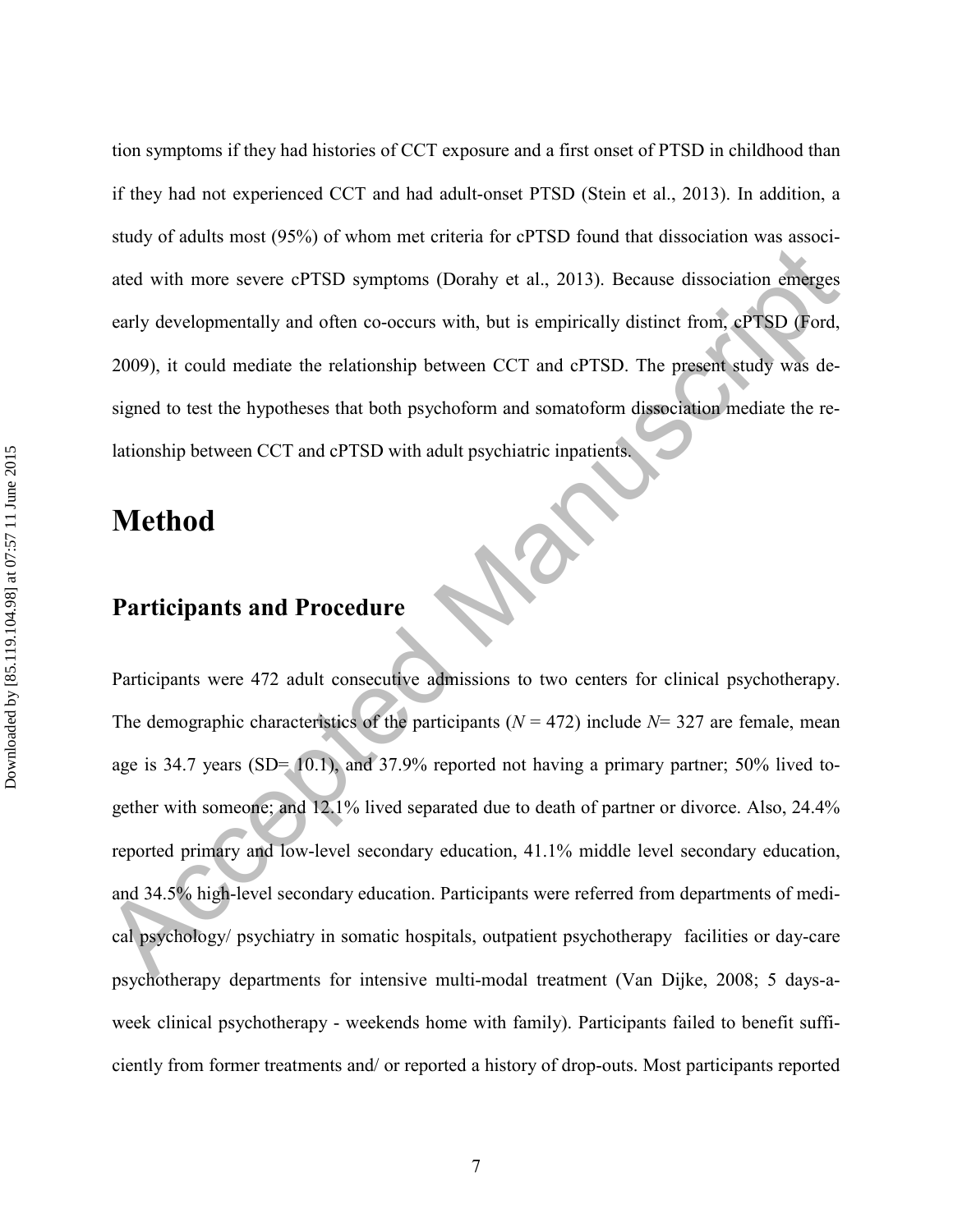combinations of (subclinical) mental disorders, mainly personality disorder (i.e. borderline personality disorder), some form of somatoform disorder, PTSD, other anxiety or mood symptoms and problems maintaining (intimate or therapeutic) relationships. Grande psychiatry (i.e. psychotic disorder, severe mood disorder, neuro-cognitive disorders), severe behavioral problems (including but not limited to severe self-harm, suicidal urges, severe eating problems, intermittent explosive behavior), or participants who currently were home-less were excluded from the study as they were not indicated for multi-modal inpatient group psychotherapy.

This study was approved by the local medical ethics committee. After complete description of the study and procedure, participants provided written informed consent to participate, according to the Declaration of Helsinki.

#### **Measures**

chotic disorder, severe mood disorder, neuro-cognitive disorders), severe behavioral problems<br>
(including but not limited to severe self-harm, suicidal urges, severe earing problems<br>
(including but not limited to severe s Complex PTSD symptoms, were measured using the self-report version of the *Structured Interview for Disorders of Extreme Stress Not Otherwise Specified* (SIDES-Rev; Ford & Kidd, 1998; Dutch version Van Dijke & Van der Hart, 2002), an adaptation of the interview consisting of items formulating the sequelae of complex trauma, which include dysregulated affect, impulses, and bodily integrity, dissociation, somatization, and fundamentally altered self-perceptions, relationships, and sustaining beliefs (Ford & Kidd, 1998; Van der Kolk, 1996; Cronbach's $\Box$ alpha= 0.91). The dissociation items of the SIDES have not been found to constitute a psychometrically robust sub-scale (Scoboria, Ford, Lin, & Frisman, 2008), and inclusion of them in a total score for cPTSD might lead to an artifactual relationship between dissociation and cPTSD. Therefore,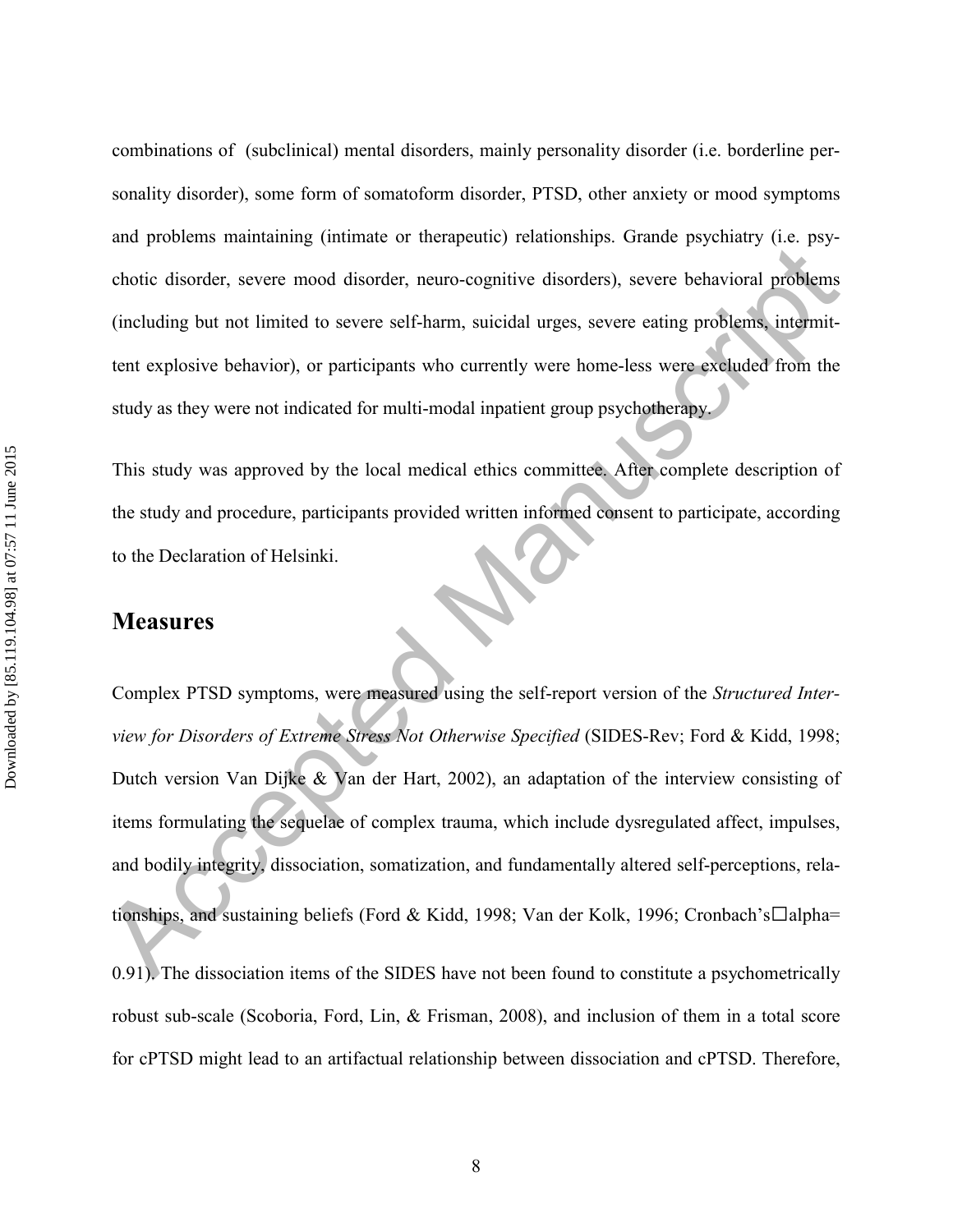the SIDES dissociation items were excluded from the cCPTSD total score in this study's analyses.

Psychoform dissociation was measured with the *Dissociative Experiences Scale* (DES; Bernstein<br>  $\&$  Putnam, 1986; Dutch version, Ensink  $\&$  Van Otterloo, 1989), a 28-item self-report question-<br>
naire that surveys the fr Psychoform dissociation was measured with the *Dissociative Experiences Scale* (DES; Bernstein & Putnam, 1986; Dutch version, Ensink & Van Otterloo, 1989), a 28-item self-report questionnaire that surveys the frequency of various experiences of dissociative phenomena in the daily life of the respondents. The version of the DES used in this study required participants to circle a number on a 28-point scale (from 0-100% in increments) to indicate the percentage of time they had experienced the various dissociative experiences. Total scores were calculated by averaging the 28 item-scores. The DES is a widely used instrument with good reliability (Cronbach's alpha = 0.95, test-retest reliability 0.79-0.96) and clinical validity (Ensink & Van Otterloo, 1989; Frischholz et al., 1990).

 Somatoform dissociation was measured using the *Somatoform Dissociation Questionnaire* (SDQ-20; Dutch version, Nijenhuis et al., 1996), a 20-item self-report questionnaire using 5 point Likert scales to indicate the extent to which the statements is applicable. Items pertain to negative (e.g. "It sometimes happens that I cannot hear anything for a while (as if I were deaf)") and positive ("It sometimes happens that I have pain while urinating") physical symptoms and bodily experiences indicative of somatoform dissociation. Total scores are the sum of the 20 item-scores and range from 20 to 100. The scale has high reliability (Cronbach's alpha = 0.96) and good construct validity (Nijenhuis et al., 1996, 1998b).

Reports of potentially traumatizing events were collected using the *Traumatic Experiences Checklist* (TEC; Dutch version, Nijenhuis et al., 1999), a retrospective self-report questionnaire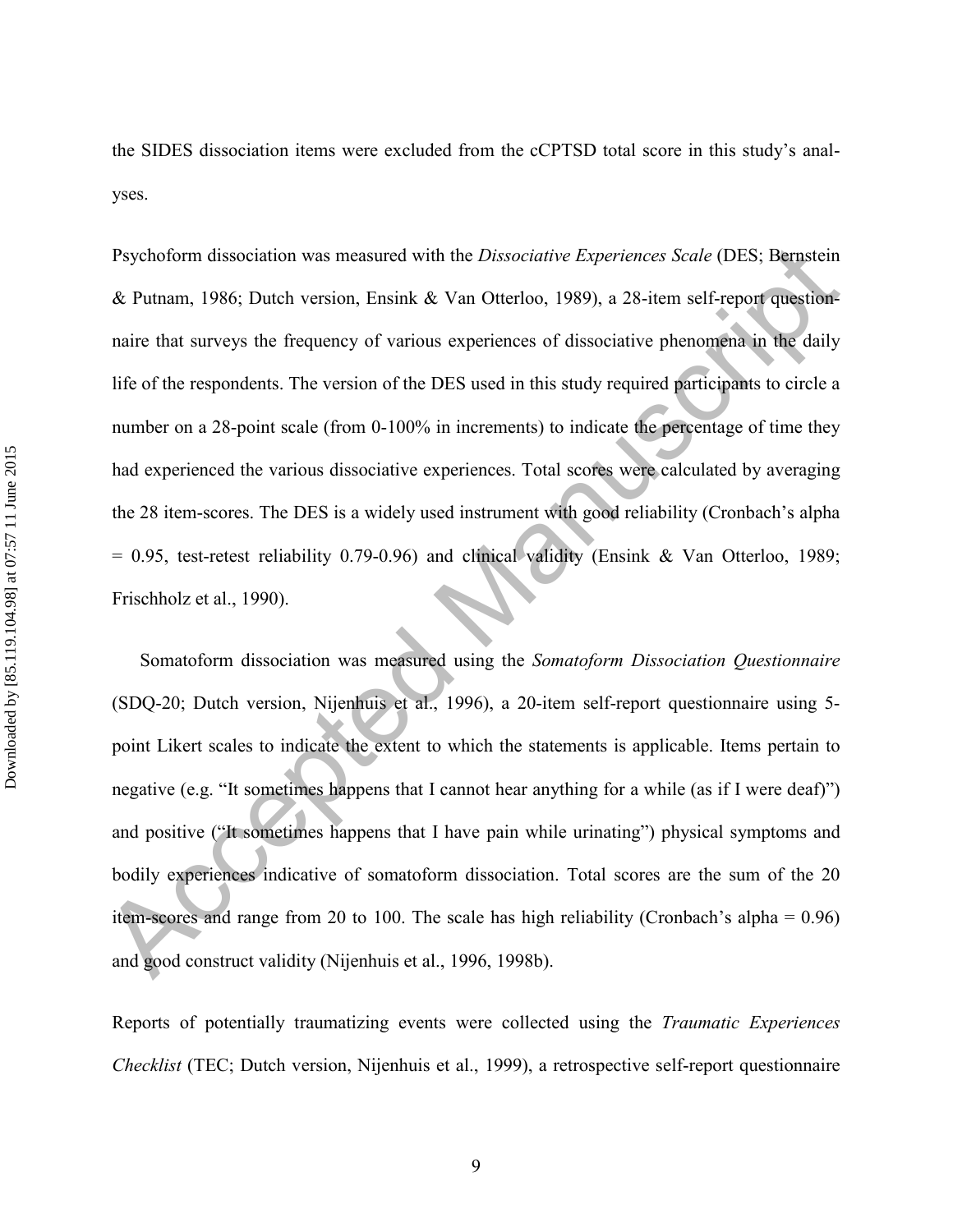concerning adverse experiences and potentially traumatizing events. Items address Emotional neglect (e.g., being left alone, insufficient affection) by your parents, Emotional abuse (e.g., being belittled, teased, called names, threatened verbally, or unjustly punished) by your parents, Physical abuse (e.g., being hit, tortured, or wounded by your parents), Sexual abuse (unwanted sexual acts involving physical contact by your parents). TEC has been shown to have good reliability and validity among psychiatric outpatients (Nijenhuis et al., 2002).

#### **Statistical Analysis**

Physical abuse (e.g., being hit, tortured, or wounded by your parents), Sexual abuse (unwatted<br>sexual acts involving physical contact by your parents). TEC has been shown to have good relia-<br>bility and validity among psyc The Statistical Package for Social Sciences (SPSS, version 17.0) was used for computing descriptive statistics and correlations. Mediation analysis was carried out with path analysis and the indirect effects were tested with bootstrap confidence intervals using software package Mplus, version 4.2 (Muthén & Muthén, 2007) following guidelines on mediation analysis by Baron & Kenny (1986), Bollen & Stine (1990), MacKinnon (2008), MacKinnon, Lockwood, Hoffman, West & Sheets (2002), Muthén & Muthén (2007) and Shrout & Bolger (2002).

# **Results**

From the original sample  $(N = 472)$ , 450 participants were used in the statistical analyses due to missing values for 22 participants. From the 450 participants, 283 participants (63%) reported on the TEC events consistent with CCT. Table 1 presents means, standard deviations, and intercorrelations for all variables involved in the path analysis for the tests of mediation. None of the assumptions of the statistical analyses were violated.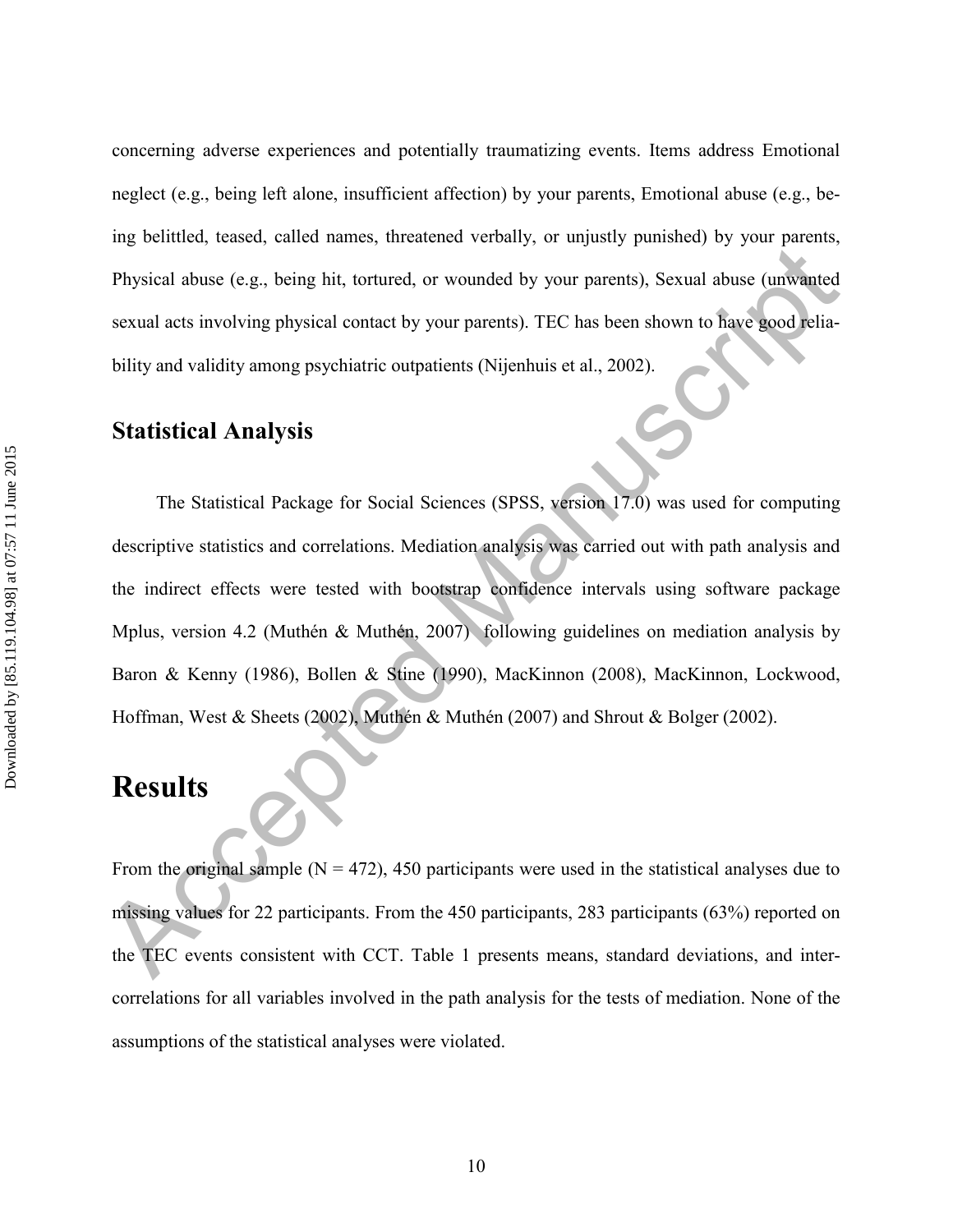cPTSD symptoms were positively related to the presence of CCT, higher levels of psychoform dissociation (DES) and higher levels of somatoform dissociation (SDQ-20). In addition, CCT was positively related to psychoform but not to somatoform dissociation.

#### **Mediation analysis**

**Mediation analysis**<br>
Figure 1 shows a path analysis model that represents the relation between CCT and ePTSD<br>
symptom severity, with psychoform dissociation as a potential mediator. The direct relation be-<br>
twocn childho Figure 1 shows a path analysis model that represents the relation between CCT and cPTSD symptom severity, with psychoform dissociation as a potential mediator. The direct relation between childhood CCT and cPTSD symptoms showed a statistically significant positive association  $(b = 6.71, 95\% \text{ CI}$  [3.81, 9.61]), which corresponds to a small to medium effect size (Cohen, 1988). Introducing psychoform dissociation in the model led to a reduction of the direct effect between CCT and cPTSD symptoms, but the effect remained statistically significant ( $b = 3.09$ , 95% CI [0.61, 4.96]). The indirect effect of CCT via psychoform dissociation to cPTSD symptoms also was statistically significant  $(b = 3.70, 95\% \text{ CI}$  [1.99, 5.71]), consistent with a partial mediation relationship.

# **Discussion**

CCT had both a direct association with cPTSD symptoms and an indirect relationship that was partially mediated by psychoform dissociation. Thus, even though psychoform dissociation may not be an structural feature of cPTSD on a psychometric (Scoboria et al., 2007) or nosological (Cloitre et al., 2012) basis, these findings are consistent with its demonstrated relationship to CCT (D'Andrea et al., 2012; Putnam, 2009) and its association with the core features of cPTSD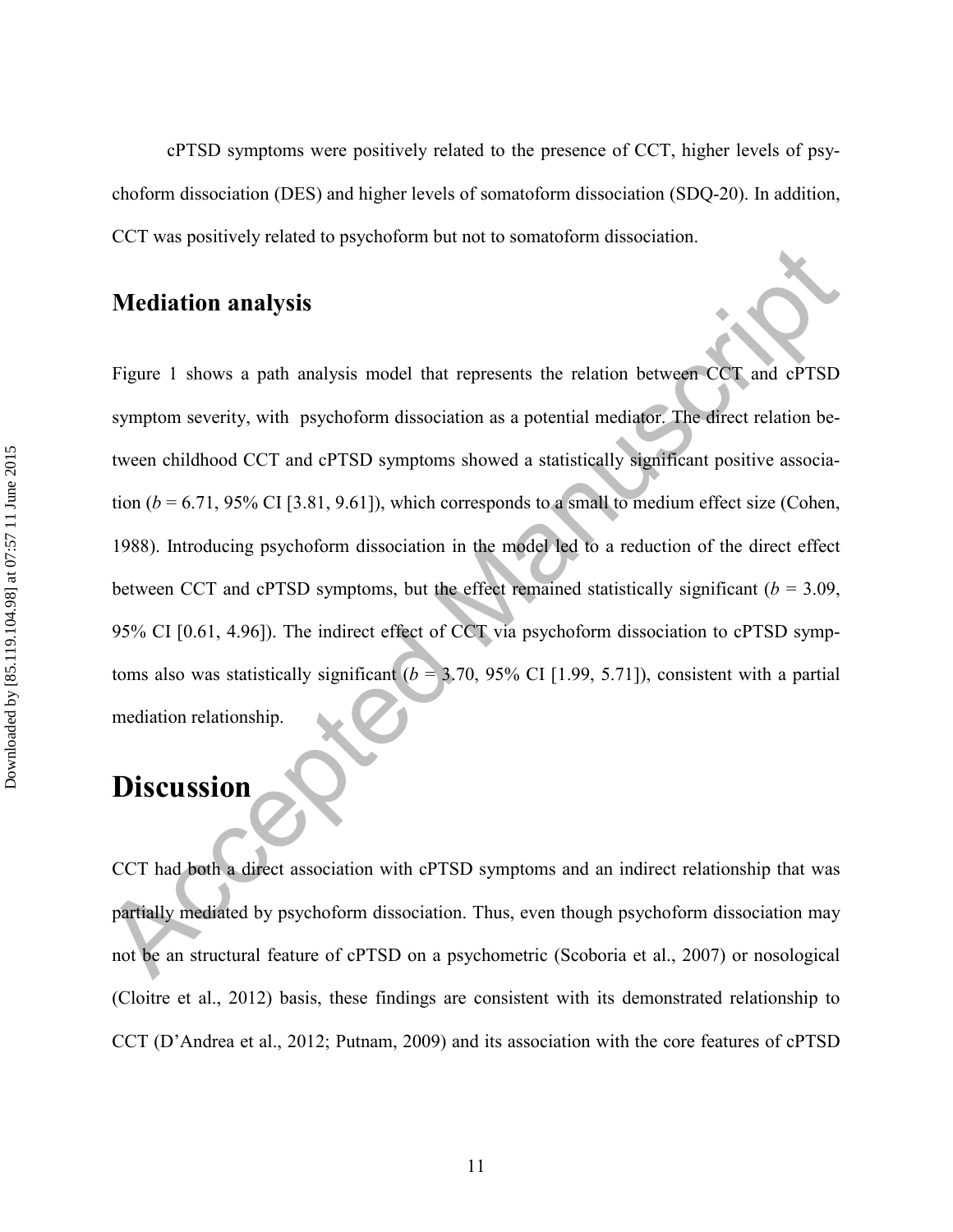symptomatology (Brand et al., 2012; Ford, 2009). The finding of partial mediation suggests that, beyond having a correlational association with both CCT and cPTSD, the role that psychoform dissociation may play in the development of cPTSD in the aftermath of CCT should be studied in future research.

future research.<br>
While the results imply that both CCT and psycholorm dissociation warrant attention in assessment, treatment, and research on cPTSD, the finding that the path between CCT and cPTSD remained statistically While the results imply that both CCT and psychoform dissociation warrant attention in assessment, treatment, and research on cPTSD, the finding that the path between CCT and cPTSD remained statistically significant after accounting for the mediating effect of psychoform dissociation suggests that other factors not assessed in this study may contribute to cPTSD. A number of potential contributors to cPTSD have been shown to be associated with CCT (e.g., parental psychopathology, other forms of childhood or adulthood psychological trauma; D'Andrea et al., 2012), and should be considered in a fuller etiological model of cPTSD (Ford, 2008, 2009). Additionally, other factors that have been shown to be associated with the development of psychopathology (e.g., childhood dysregulation, social isolation, poverty, family relational dysfunction, genetic characteristics; Althoff et al., 2010; Copeland et al., 2009) should be empirically tested as potential mediators of the CCT-cPTSD relationship. Research is needed to determine whether those other potential contributing factors to cPTSD are also associated with the development and course of pathological psychoform dissociation.

CCT was not associated with somatoform dissociation, and therefore could not serve as a mediator of the CCT-cPTSD relationship. This finding is inconsistent with those of two recent investigations showing an association between CCT and somatoform dissociation (Kilic et al., 2014; Kucukgoncu et al., 2014). Those studies involved adults with primary psychosomatic illnesses,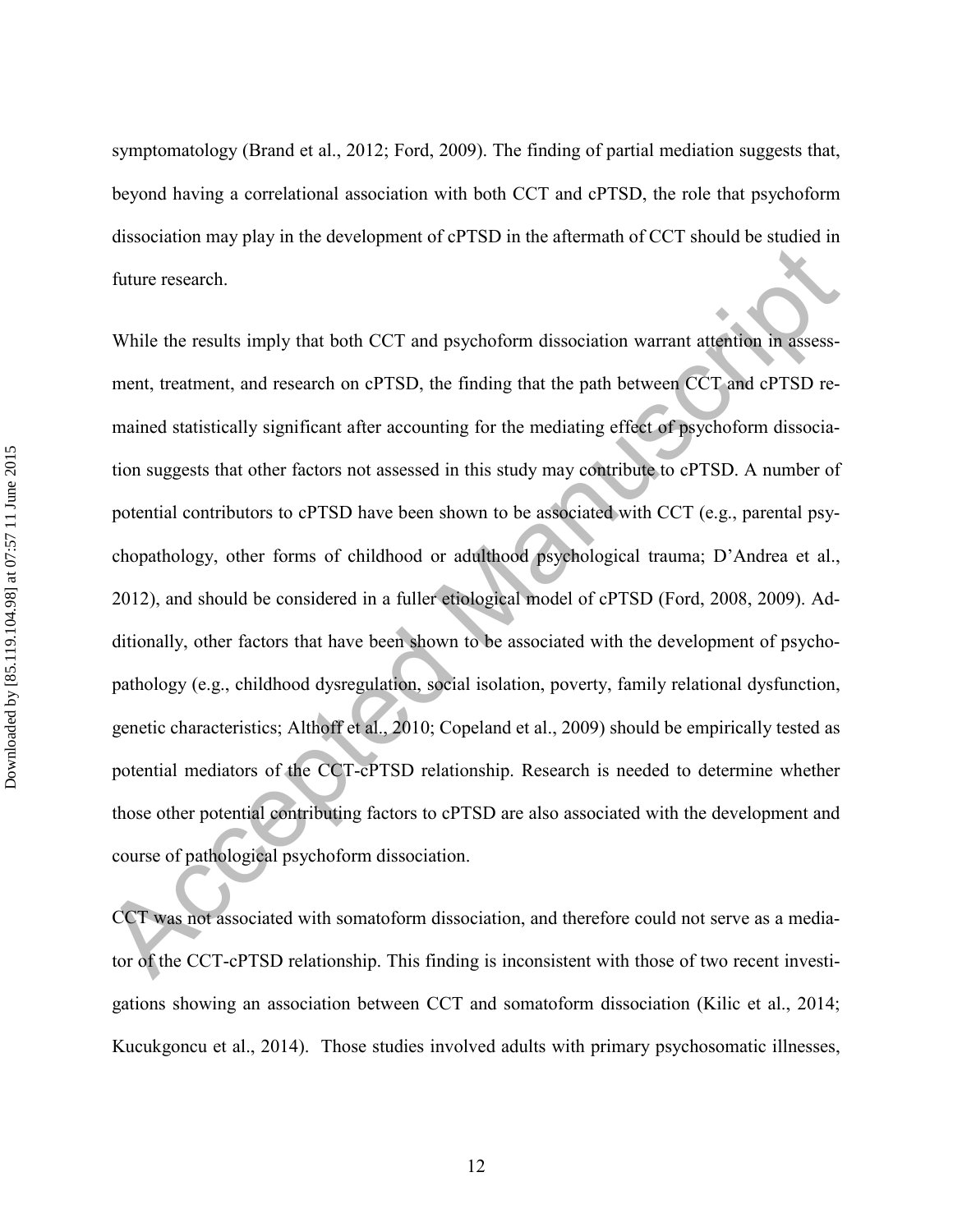sexual abuse was associated with psychoform dissociation. Thus, there may be distinct relation-<br>ships between different types of CCT and somatoform vs. psychoform dissociation which may<br>need to be considered in future stu whose prominent somatoform symptoms may have made their somatoform dissociative features more salient than in the current study's psychiatric sample. In one of the studies (Kilic et al., 2014) childhood neglect was specifically associated with somatoform dissociation, but childhood sexual abuse was associated with psychoform dissociation. Thus, there may be distinct relationships between different types of CCT and somatoform vs. psychoform dissociation which may need to be considered in future studies of the role of somatoform dissociation in the course of cPTSD following CCT. Additionally, in the present study, somatoform dissociation was statistically significantly correlated with cPTSD symptom severity, with the two variables sharing >20% common variance. Taken together, the findings suggest that while somatoform dissociation may not mediate the overall CCT-cPTSD relationship, somatoform dissociation should be considered in research and clinical work with individuals who have CCT histories and cPTSD impairments, particularly when they present with clinically significant somatoform problems.

The direct and indirect relationship of CCT to cPTSD symptoms suggests that clinical assessment and treatment of cPTSD may be enhanced for patients with histories of CCT by systematically addressing psychoform dissociation. Therapeutic models that are designed to ameliorate psychoform dissociation while enhancing self-regulation in the cPTSD domains (e.g., Cloitre et al., 2012; Courtois, 2010; Courtois & Ford, 2009; Van Dijke, 2008) and by promoting resolution of betrayal trauma (DePrince & Freyd, 2004) therefore warrant scientific and clinical examination with severely impaired patients with CCT histories.

 Study results are consistent with a large body of empirical research (e.g., Freyd et al., 2007; Lyons-Ruth, 2008; Lyons-Ruth et al., 2006) and theoretical models (e.g., the structural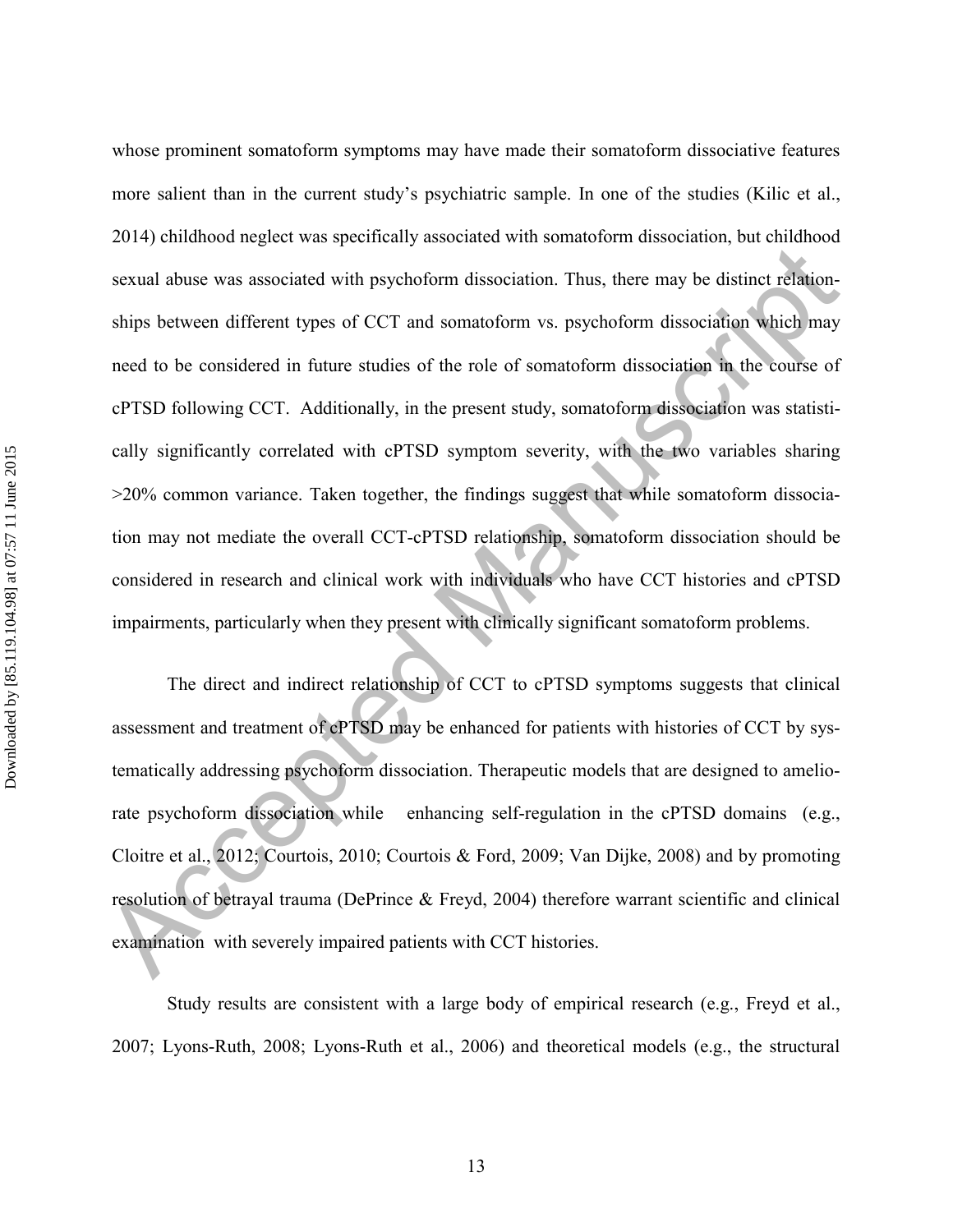2006; Pelcovitz et al., 1997; Roth et al., 1997; Van der Kolk et al., 1996; Van Dijke et al., 2012)<br>and a potential contributor to or clinical correlate of psycholorm dissociation (Ford, 2009) Af-<br>feet dysregulation can b model, Van der Hart et al., 2005, 2006; Betrayal Trauma theory, DePrince & Freyd, 2004; Freyd et al., 2007) on the role of dissociation in the sequelae of early childhood interpersonal trauma. Affect dysregulation is both considered a hallmark of cPTSD (Herman, 1992; McLean et al., 2006; Pelcovitz et al., 1997; Roth et al., 1997; Van der Kolk et al., 1996; Van Dijke et al., 2012) and a potential contributor to or clinical correlate of psychoform dissociation (Ford, 2009). Affect dysregulation can be differentiated as either over-regulation of affect (emotional numbness, difficulties addressing and identifying emotions, difficulties analyzing and verbalizing emotions) or under-regulation of affect (disorganized expression of emotions, being overwhelmed with emotions, difficulties in recovering from negative emotion states;Van Dijke, Ford, et al., 2010). Under-regulation of affect has been found to be associated with both somatoform and psychoform dissociation, while over-regulation of affect was associated only with a sub-set of negative psychoform dissociative symptoms (e.g., amnesia, derealization, depersonalization) and primary somatoform illness symptoms (Van Dijke, Ford, et al., 2010). cPTSD may involve either or both under- or over-regulation of affect (Van Dijke, Ford, et al., 2012). Thus, research is needed to elucidate the potential combined and separate roles of specific forms of affect dysregulation and dissociation in the development of cPTSD following CCT.

Several limitations should be kept in mind when interpreting the results of this investigation. Study findings are generalizable only to the adult psychiatric population consisting of clinically admitted patients with persistent psychopathology. Data were obtained exclusively by retrospective self-report.The CCT variable did not distinguish between different sub-types of potentially traumatic childhood experiences, and did not include traumatic experiences involving adults or peers other than parents or primary caregivers. However, traumatic stressors involving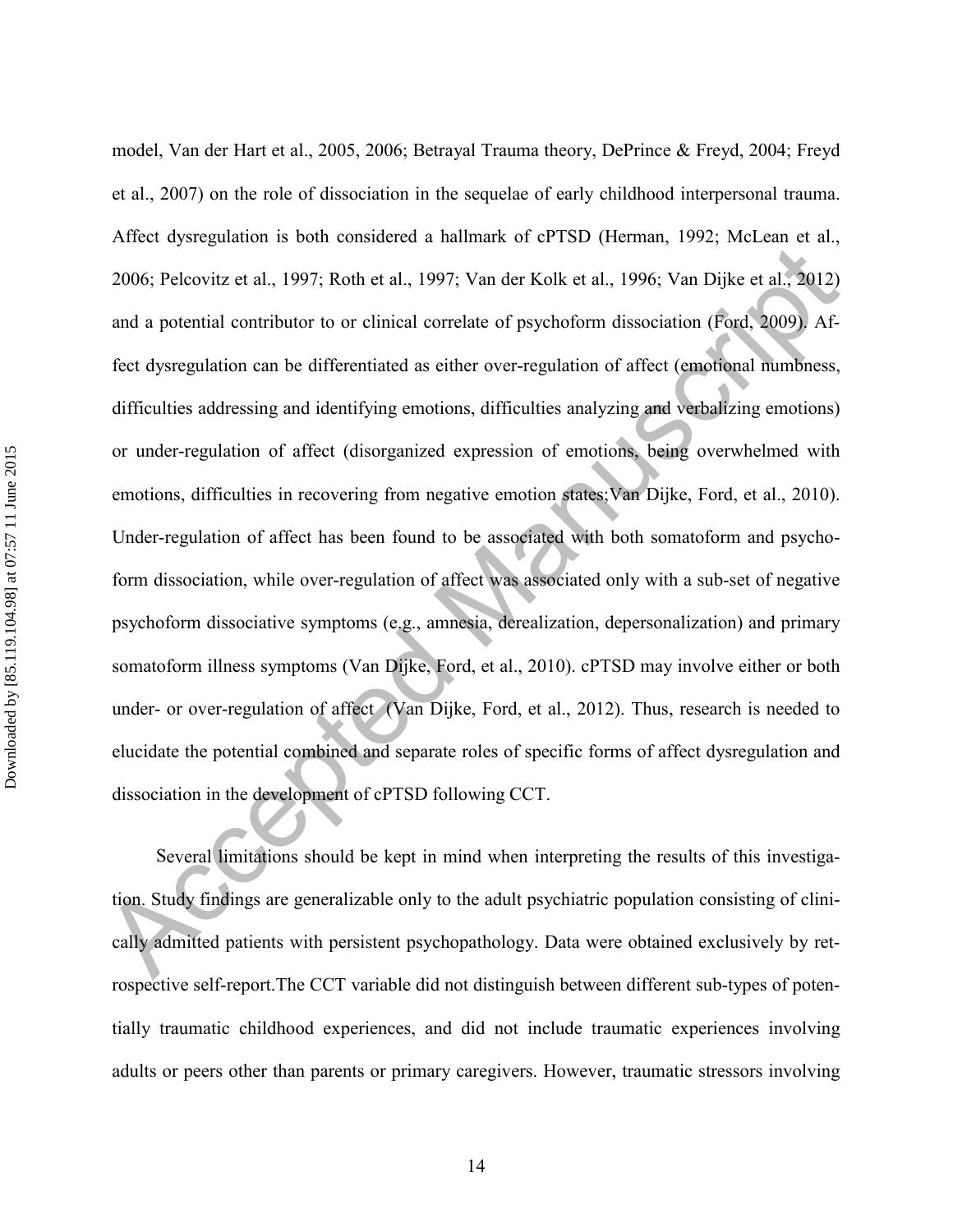primary caregivers have been found to be particularly developmentally detrimental (D'Andrea et al., 2012; DePrince & Freyd, 2004; Van Dijke et al., 2013).

For future research to better understand the specific mechanisms involved in the mediation of dissociation in the relations between CCT and cPTSD, differentiating the mediating roles for pathological versus non-pathological dissociative presentations, as well as for depersonalization presentations specifically, may be of relevance to the dissociative sub-type of PTSD as formulated in the *DSM 5*.

#### **Conclusions**

For future research to better understand the specific mechanisms involved in the mediation<br>of dissociation in the relations between CCT and ePTSD, differentiating the mediating roles for<br>pathological versus non-pathologic Findings from this study may have implications for the cPTSD criteria proposed for the ICD-11 (Maercker et al., 2013) as they do not include dissociation, in contrast to earlier formulations of cPTSD such as DESNOS. The present findings suggest that psychoform dissociation may be an important link between CCT and the cPTSD symptoms that are similar (although not exactly identical) to the emotional-, relational-, and self-dysregulation symptoms proposed to constitute cPTSD in the ICD-11. Further research is needed to determine whether dissociation should be included in cPTSD or aligned with cPTSD in some other way (e.g., the dissociative sub-type of PTSD in the *DSM-*5), in order to address its apparent mediating role between CCT and cPTSD. Meanwhile, carefully assessing the nature (psychoform or somatoform) and severity (normal or pathological) of dissociation in clinical assessment and treatment of patients with cPTSD, especially those who report CCT, is called for.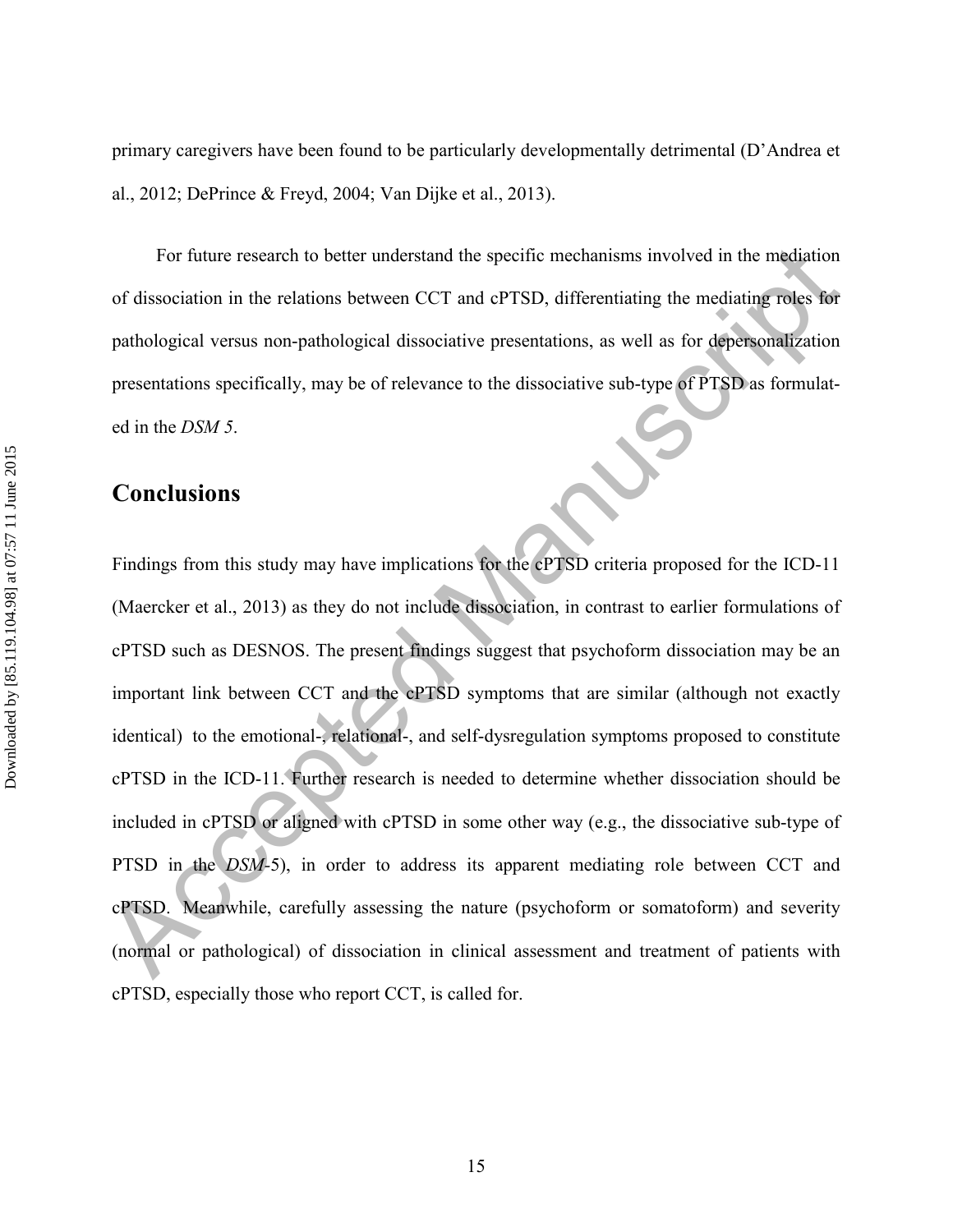#### **References**

Althoff, R. R., Verhulst, F. C., Rettew, D. C., Hudziak, J. J., & van der Ende, J. (2010). Adult outcomes of childhood dysregulation: a 14-year follow-up study. *Journal of the American Academy of Child and Adolescent Psychiatry, 49*(11), 1105-1116.

APA. (2000). *Diagnostic and Statistical manual of mental disorders: DSM-IV-TR*.

Washington DC: American Psychiatric Association.

outcomes of childhood dysregulation: a 14-year follow-up study. Journal of the American deader,<br>
APA. (2000). Diagnostic and Statistical manual of mental disorders: DSM-JT-17R<br>
Washington DC: American Psychiatry, 49(11), 1 Baron, R. M., & Kenny, D. A. (1986). The moderator-mediator variable distinction in social psychological research: Conceptual, strategic, and statistical considerations. *Journal of*

*Personality and Social Psychology, 51*, 1173-1182.

Bernstein, E.M., & Putnam, F.W. (1986). Development, reliability, and validity of a dissociation scale. *Journal of Nervous and Mental Disease, 174*, 727-735.

Boon, S., & Draijer, N. (1995). *Screening en diagnostiek van dissociatieve stoornissen* [Screening and diagnostics of dissociative disorders]. Lisse, the Netherlands: Swets & Zeitlinger.

Bollen, K. A., & Stine, R. (1990). Direct and indirect effects: Classical and bootstrap estimates of variability. *Sociological Methodology*, *20*, 115-140.

Brand, B. L., Lanius, R., Vermetten, E., Loewenstein, R. J., & Spiegel, D. (2012). Where are we going? An update on assessment, treatment, and neurobiological research in dissociative disorders as we move toward the DSM-5. *Journal of Trauma and Dissociation, 13*(1), 9-31. doi: 10.1080/15299732.2011.620687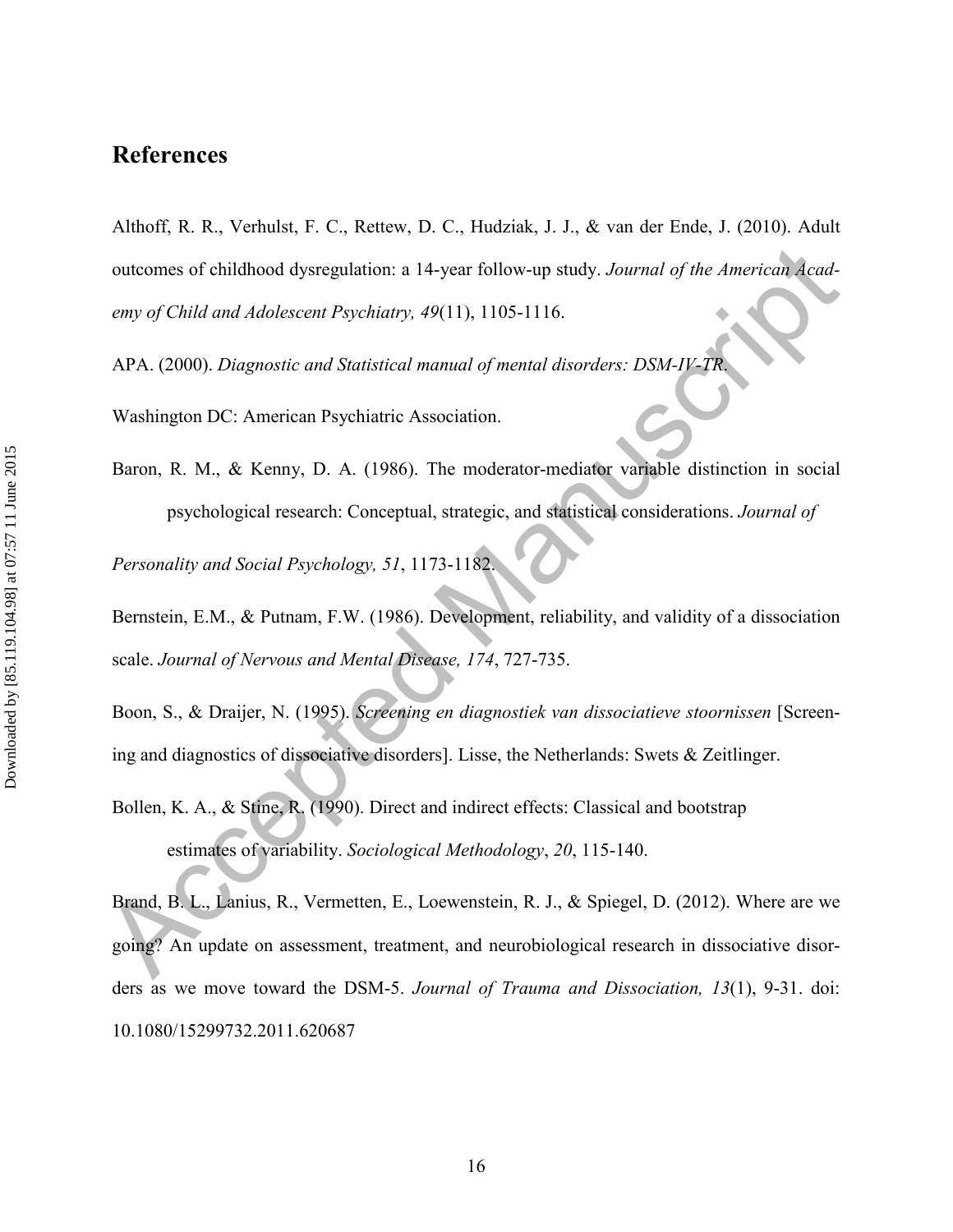Brown, R.J., Schrag, A., & Trimble, M.R. (2005). Dissociation, childhood interpersonal trauma, and family functioning in patients with somatization disorder. *American Journal of Psychiatry, 162*, 899-905.

Busuttil, W. (2009). Complex post-traumatic stress disorder: a useful diagnostic framework? *Psychiatry 8* (8), 310-314.

Busuttil, W. (2009). Complex post-traumatic stress disorder: a useful diagnostic framework?<br> *Psychiatry 8* (8), 310-314.<br>
Cloitre, M., Garvert, D. W., Brewin, C. R., Bryant, R. A., & Maercker, A (2013) Evidence for<br>
prop Cloitre, M., Garvert, D. W., Brewin, C. R., Bryant, R. A., & Maercker, A. (2013). Evidence for proposed ICD-11 PTSD and complex PTSD: a latent profile analysis. European Journal of Psychotraumatology, 4. doi: 10.3402/ejpt.v4i0.20706

Cloitre, M., Petkova, E., Wang, J., & Lu Lassell, F. (2012). An examination of the influence of a sequential treatment on the course and impact of dissociation among women with PTSD related to childhood abuse. Depression and Anxiety, 29(8), 709-717. doi: 10.1002/da.21920

Cohen, J. (1988). *Statistical power analysis for the behavioral sciences*. Hillsdale, NJ: Erlbaum.

Cook, A., Spinazzola, J., Ford, J., Lanktree, C., Blaustein, M., Cloitre, M., et al. (2005). Complex trauma in children and adolescents. *Psychiatric Annals, 35*, 390-398.

Copeland, W., Shanahan, L., Costello, E. J., & Angold, A. (2009). Configurations of common childhood psychosocial risk factors. *Journal of Child Psychology and Psychiatry, 50*(4), 451- 459. doi: JCPP2005 [pii] 10.1111/j.1469-7610.2008.02005.x

Courtois, C. (2010). *Healing the incest wound*, 2<sup>nd</sup> ed. New York: W.W. Norton & Co.

Courtois, C. & Ford, J.D. (Eds.) (2009). *Treating complex traumatic stress disorders: An evidence-based guide*. New York: Guilford.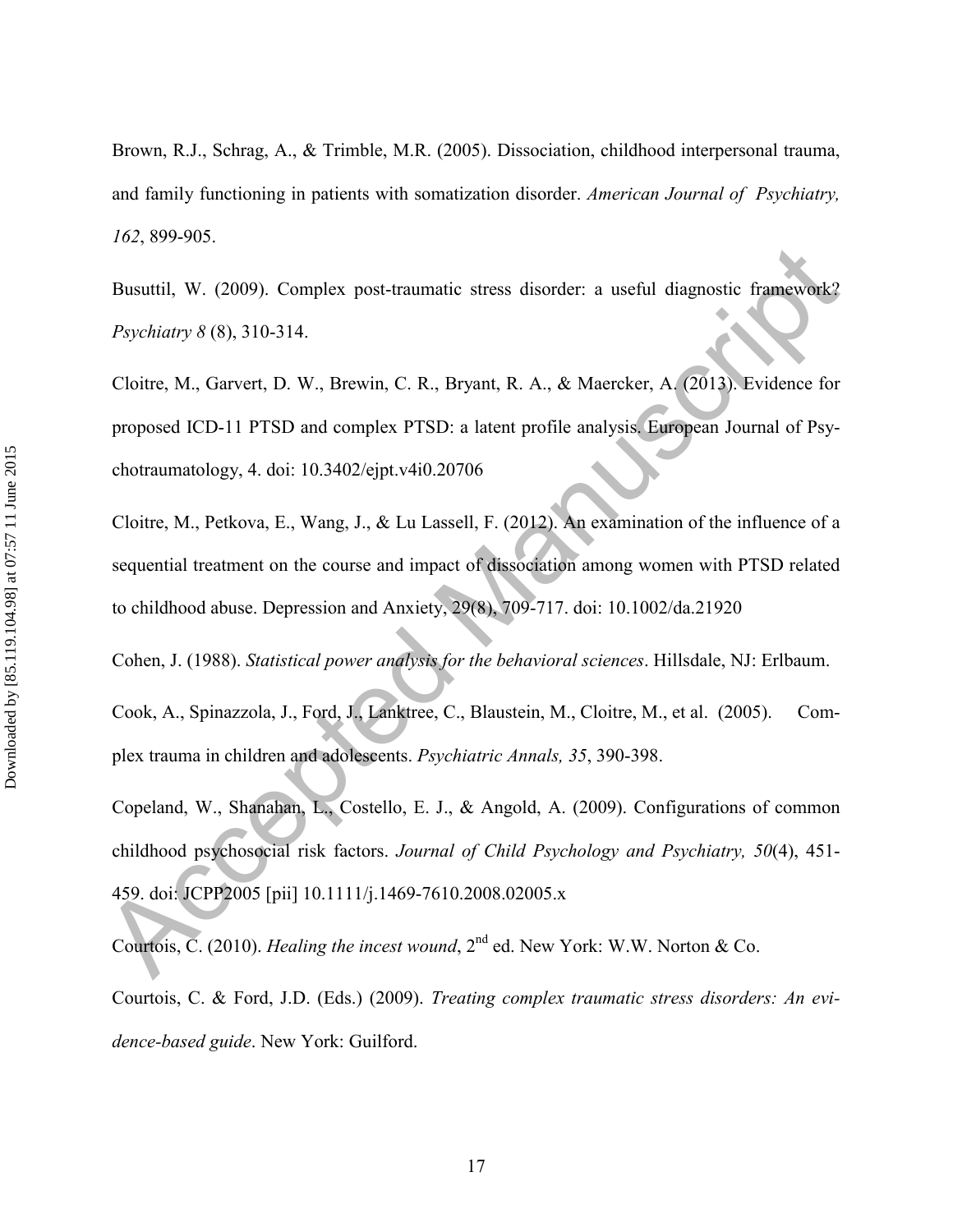Courtois, C. A., & Ford, J. D. (2013). Treating complex trauma: A sequenced relationship-based approach. New York: Guilford.

D'Andrea, W., Ford, J. D., Stolbach, B., Spinazzola, J., & van der Kolk, B. A. (2012). Understanding interpersonal trauma in children: Why we need a developmentally appropriate trauma diagnosis. *American Journal of Orthopsychiatry, 82*(2), 187-200.

DePrince, A.P. & Freyd, J.J. (2004). Forgetting trauma stimuli. *Psychological Science*, 15, 488- 492.

D'Andrea, W., Ford, J. D., Stolbaen, B., Spinazzola, J., & van der Kolk, B. A. (2012). Under-<br>standing interpersonal trauma in children: Why we need a developmentally appropriate frame<br>diagnosis. *American Journal of Orth* Dorahy, M. J., Corry, M., Shannon, M., Webb, K., McDermott, B., Ryan, M., & Dyer, K. F. (2013). Complex trauma and intimate relationships: the impact of shame, guilt and dissociation. *Journal of Affective Disorders, 147*(1-3), 72-79. doi: 10.1016/j.jad.2012.10.010

Ensink, B.J., & Van Otterloo, D. (1989). A validation study of the DES in the Netherlands. *Dissociation, 2*, 221-223.

Finkelhor, D., Ormrod, R., & Turner, H. (2007). Poly-victimization: a neglected component in child victimization. *Child Abuse and Neglect. 31*, 7-26.

Foa, E. B., Keane, T. M., Friedman, M. J., & Cohen, J. A. (Eds.). (2009). *Effective treatments for PTSD* (2nd ed.). New York: Guilford

Follette, V., & Vijay, A. (2008). Retraumatization. In G. Reyes, J. D. Elhai & J. D. Ford (Eds.), *Encyclopedia of psychological trauma* (pp. 586-589)*.* Hoboken, New Jersey: John Wiley & Sons.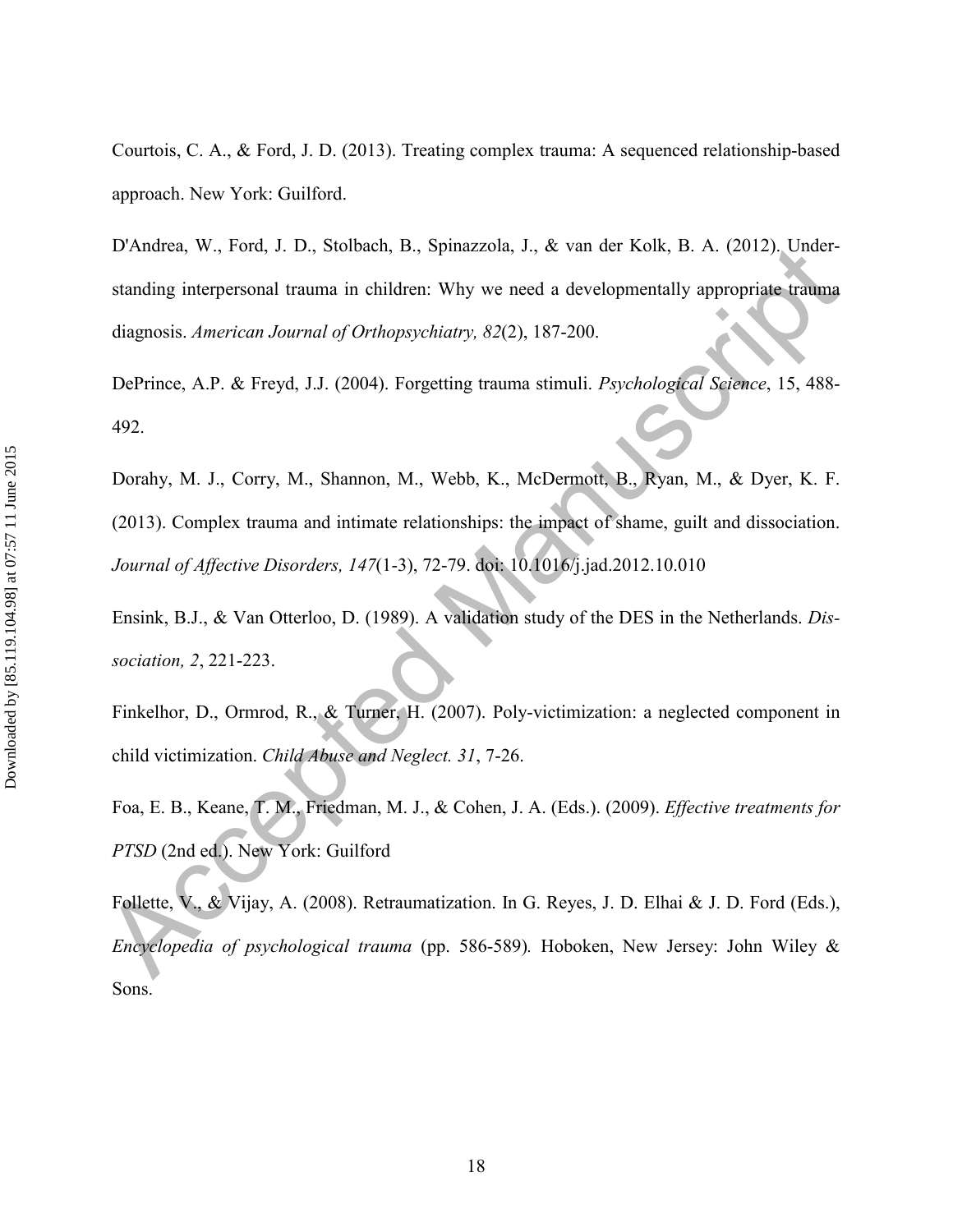Ford, J. D. (1999). PTSD and disorders of extreme stress following warzone military trauma: Comorbid but distinct syndromes? *Journal of Consulting and Clinical Psychology*, *67,* 3-12*.*

Ford, J. D. (2005). Treatment implications of altered neurobiology, affect regulation and information processing following child maltreatment: *Psychiatric Annals, 35*, 410-419*.*

Ford, J. D. (2005). Treatment implications of altered neurobiology, afteet regulation and information processing following child maltreatment. *Psychiatric Amals*, 35, 410-419.<br>
Ford, J. D. (2008). Complex posttraumatic s Ford, J. D. (2008). Complex posttraumatic stress disorder. In G. Reyes, J. D. Elhai & J. D. Ford (Eds.), *Encyclopedia of psychological trauma* (pp. 152-154)*.* Hoboken, New Jersey: John Wiley & Sons.

Ford, J. D. (2009). Dissociation in complex posttraumatic stress disorder or disorders of extreme stress not otherwise specified (DESNOS). In P. F. Dell & J. A. O'Neil (Eds.), *Dissociation and the dissociative Disorders: DSM-V and Beyond* (pp. 471-483*.* New York: Routledge.

Ford, J. D., & Kidd, P. (1998). Early childhood trauma and disorders of extreme stress as predictors of treatment outcome with chronic posttraumatic stress disorder. *Journal of*

*Traumatic Stress, x ,* 743-761.

Freyd, J. J., DePrince, A.P., *&* Gleaves, D. H. (2007). The state of betrayal trauma theory. *Memory, 15,* 295-311.

Frischholz, E.J., Braun, B.G., Sachs, G.R., Hopkins, L., Schaeffer, D.M., Lewis, J., et al. (1990). The Dissociative Experiences Scale: Further replication and validation. *Dissociation, 3*, 151-153.

Hulette, A. C., Freyd, J. J., & Fisher, P. A. (2011). Dissociation in middle childhood among foster children with early maltreatment experiences. *Child Abuse and Neglect, 35*(2), 123-126. doi: 10.1016/j.chiabu.2010.10.002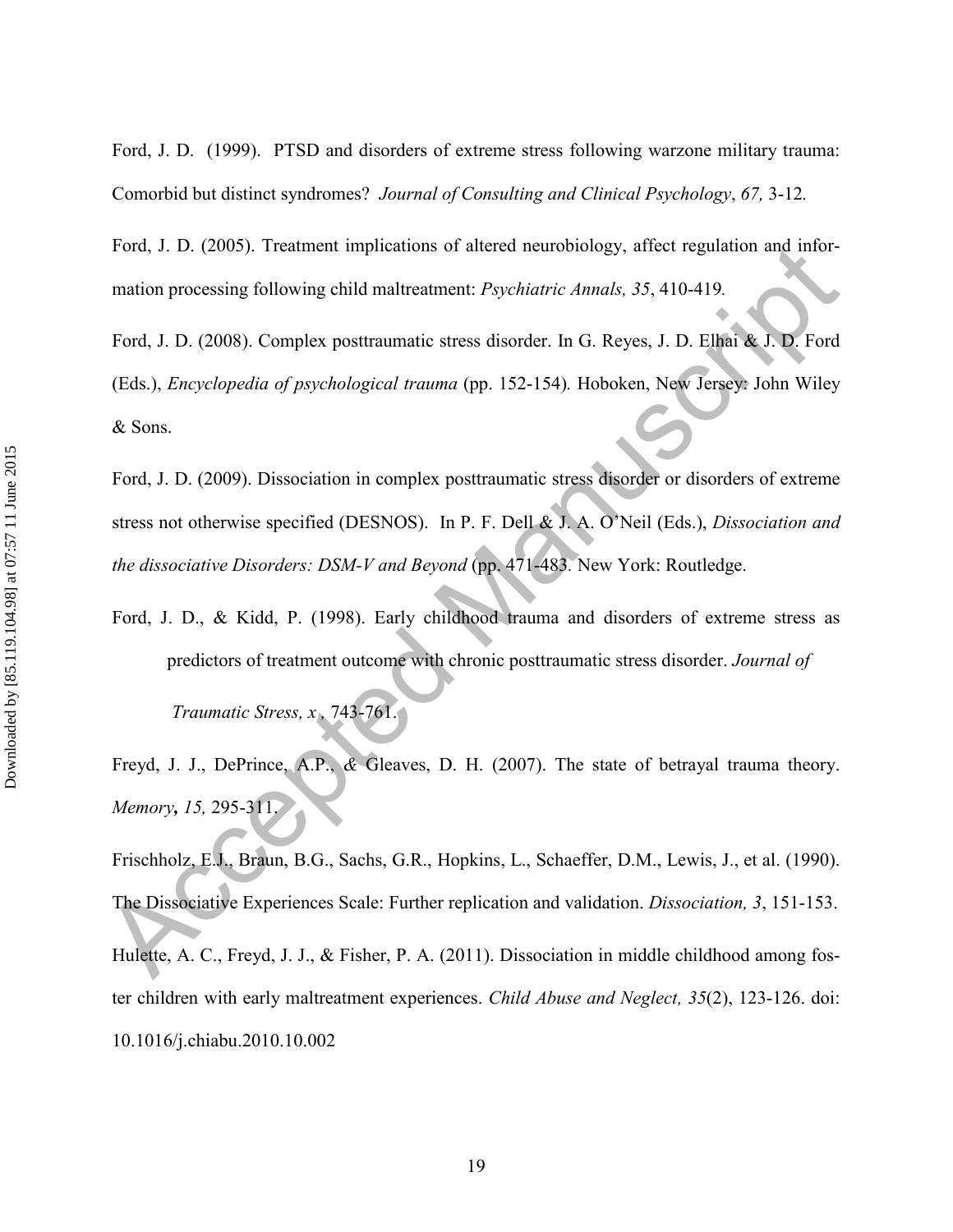Knefel, M., & Lueger-Schuster, B. (2013). An evaluation of ICD-11 PTSD and complex PTSD criteria in a sample of adult survivors of childhood institutional abuse. *European Journal of Psychotraumatology, 4*. doi: 10.3402/ejpt.v4i0.22608

Kessler, R. C., McLaughlin, K. A., Green, J. G., Gruber, M. J., Sampson, N. A., Zaslavsky, A. M., et al. (2011). Childhood adversities and adult psychopathology in the WHO World Mental Health Surveys. *British Journal of Psychiatry, 197*, 378-385.

Kilic, O., Sar, V., Taycan, O., Aksoy-Poyraz, C., Erol, T. C., Tecer, O., . . . Ozmen, M. (2014). Dissociative depression among women with fibromyalgia or rheumatoid arthritis. *Journal of Trauma Dissociation, 15*(3), 285-302. doi: 10.1080/15299732.2013.844218

Kessler, R. C., McLaughlin, K. A., Green, J. G., Gruber, M. J., Sampson, N. A., Zaslawsky, A.<br>
M., et al. (2011). Childhood adversities and adult psychopathology in the WHO World Mental<br>
Health Surveys. *British Journal o* Kucukgoncu, S., Yildirim Ornek, F., Cabalar, M., Bestepe, E., & Yayla, V. (2014). Childhood trauma and dissociation in tertiary care patients with migraine and tension type headache: A controlled study. *Journal of Psychosomatic Research, 77*(1), 40-44. doi: 10.1016/j.jpsychores.2014.04.007

Lanius, R. A., Brand, B., Vermetten, E., Frewen, P. A., & Spiegel, D. (2012). The dissociative subtype of posttraumatic stress disorder: rationale, clinical and neurobiological evidence, and implications. *Depression and Anxiety, 29*(8), 701-708. doi: 10.1002/da.21889

Lee, S., Guo, W. J., Tsang, A., He, Y. L., Huang, Y. Q., Zhang, M. Y., et al. (2011). The prevalence of family childhood adversities and their association with first onset of DSM-IV disorders in metropolitan China. *Psychological Medicine, 41*(1), 85-96.

Lyons-Ruth, K. (2008). Contributions of the mother-infant relationship to dissociative, borderline, and conduct symptoms in young adulthood. *Infant Ment Health Journal, 29*(3), 203-218.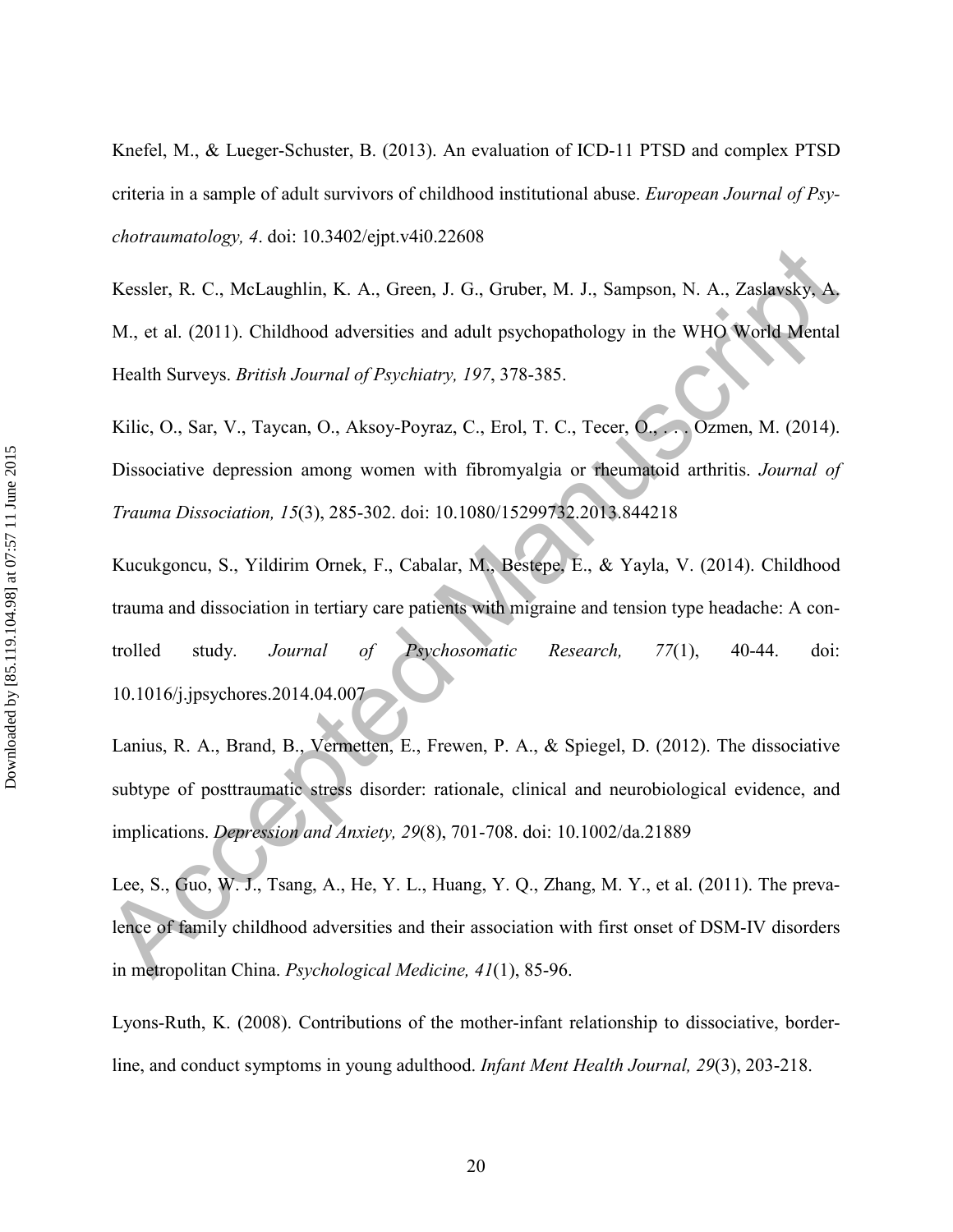Lyons-Ruth, K., Dutra, L., Schuder, M., & Bianchi, I. (2006). From infant attachment disorganization to adult dissociation: relational adaptations or traumatic experiences? *Psychiatric Clinics of North America, 29*, 63-86.

McLaughlin, K. A., Green, J. G., Gruber, M. J., Sampson, N. A., Zaslavsky, A. M., & Kessler,<br>
R. C. (2010). Childhood adversities and adult psychopathology in the National Comorbidity Survey Replication (NCS-R) III: associ McLaughlin, K. A., Green, J. G., Gruber, M. J., Sampson, N. A., Zaslavsky, A. M., & Kessler, R. C. (2010). Childhood adversities and adult psychopathology in the National Comorbidity Survey Replication (NCS-R) III: associations with functional impairment related to DSM-IV disorders. *Psychological Medicine, 40*(5), 847-859.

McLean, L.M., Toner, B., Jackson, J., Desrocher, M., & Stuckless, N. (2006). The relationship between childhood sexual abuse, complex traumatic stress disorder and alexithymia in two outpatient samples: Examination of women treated in community and institutional clinics. *Journal of Child Sexual Abuse, 15*(3), 1-17.

- MacKinnon, D.P. (2008). *Introduction to statistical mediation analysis*. Mahwah, NJ: Erlbaum.
- MacKinnon, D. P., Lockwood, Ch. M., Hoffman, J. M., West, S. G., & Sheets, V. (2002). A comparison of methods to test mediation and other intervening variable effects. *Psychological Methods, 7*, 83-104.

Muthén, L. K. & Muthén, B. O. (1998-2007). *Mplus User's Guide*. Fourth Edition, Los Angeles, CA: Muthén & Muthén.

Nijenhuis, E.R.S. (2004). *Somatoform dissociation: Phenomena, measurement & theoretical issues*. New York: W.W. Norton & Co.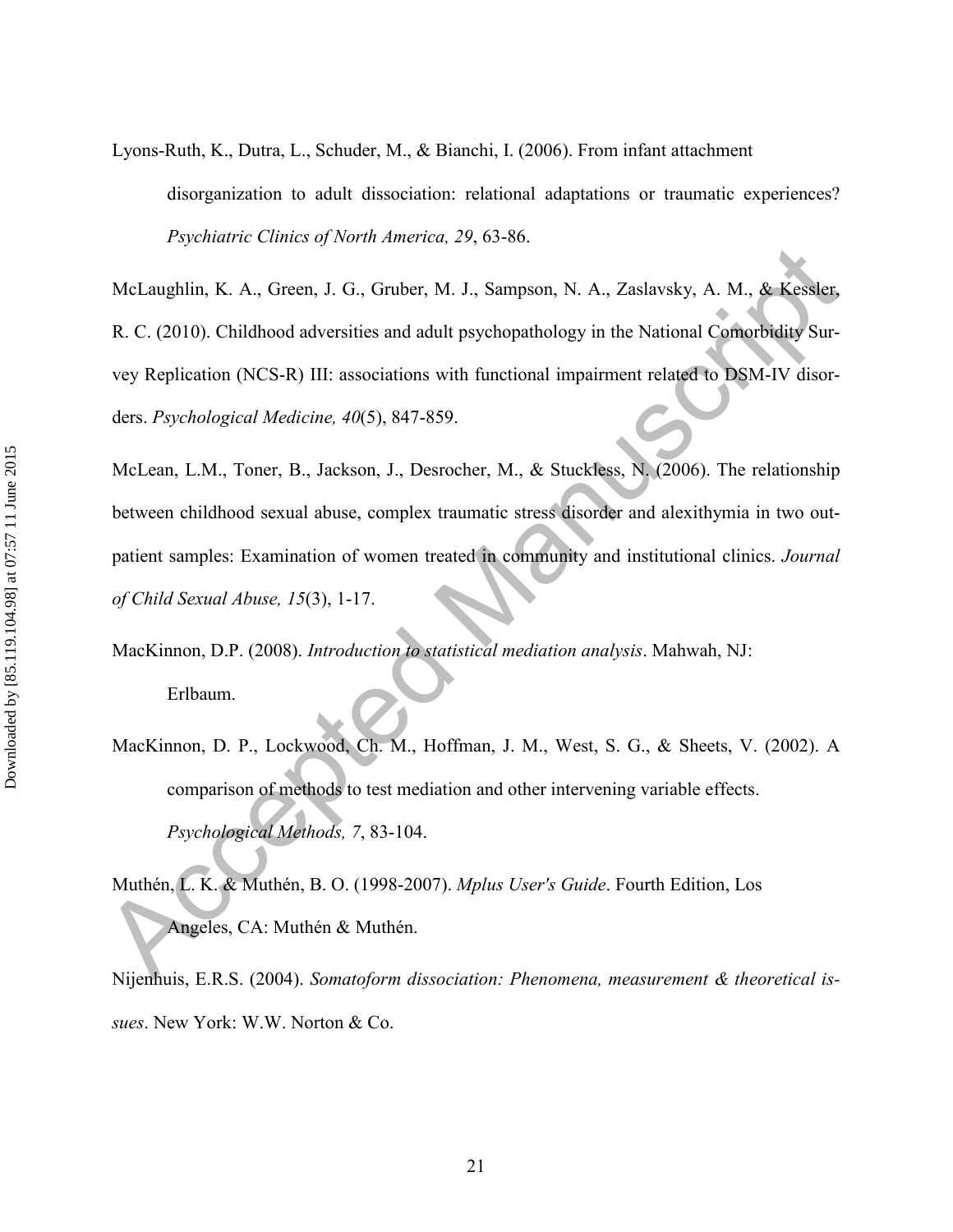Nijenhuis, E.R.S., Spinhoven, P., Vanderlinden, J., Van Dyck, R., & Van der Hart, O. (1998). Somatoform dissociative symptoms as related to animal defensive reactions to predatory imminence and injury. *Journal of Abnormal Psychology, 107,* 63-73.

Nijenhuis, E.R.S., Spinhoven, P., Van Dyck, R., Van der Hart, O., & Vanderlinden, J. (1996). The development and psychometric characteristics of the Somatoform Dissociation Questionnaire (SDQ-20). *Journal of Nervous and Mental Disease, 184,* 688-694.

Nijenhuis, E.R.S., Spinhoven, P., Van Dyck, R., Van der Hart, O., & Vanderlinden, J. (1998). Degree of somatoform and psychological dissociation is correlated with reported trauma. *Journal of Traumatic Stress*, *11*, 711-730.

Nijenhuis, E.R.S., Van der Hart, O., Kruger, K., & Steele, K. (2004). Somatoform dissociation, reported abuse and animal defence-like reactions. *Australian and New Zealand Journal of Psychiatry, 38,* 678-686.

Nijenhuis, E.R.S., Van der Hart, O., & Kruger, K. (2002). The psychometric characteristics of the Traumatic Experiences Checklist (TEC): First findings among psychiatric outpatients. *Clinical Psychology and Psychotherapy,* 9, 200-210.

Nijenhuis, E.R.S., Spinhoven, P., Van Dyck, R., Van der Hart, O., & Vanderlinden, J. (1996).<br>The development and psychometric characteristics of the Somatoform Dissociation Question-<br>naire (SDQ-20). Journal of Nervous and Pelcovitz, D., Van der Kolk, B., Roth, S. Mandel, F. & Resick, P. (1997). Development of a criteria set and a Structured Interview for Disorders of Extreme Stress (SIDES). *Journal of Traumatic Stress, 10*, 3-16.

Putnam, F. W. (2009). Taking the measure of dissociation. Journal of Trauma and Dissociation, 10(3), 233-236. doi: 912960337 [pii]10.1080/15299730902956564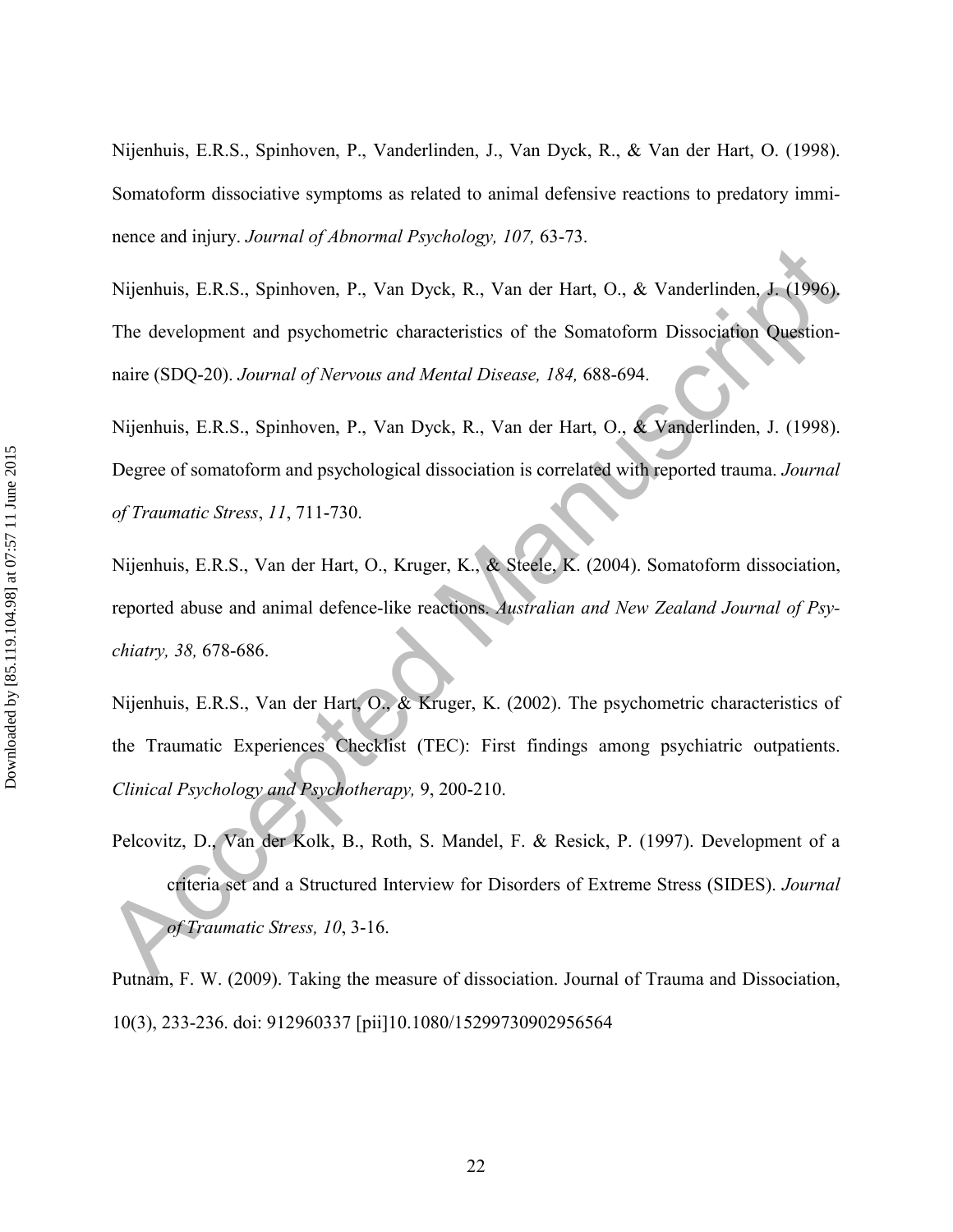Roth, S., Newman, E., Pelcovitz, D., Van der Kolk, B. & Mandel, F.S. (1997). Complex PTSD in victims exposed to sexual and physical abuse: Results from the DSM-IV field trial for Posttraumatic Stress Disorder. *Journal of Traumatic Stress, 10*, 539-555.

Scoboria, A., Ford, J. D., Lin, H., & Frisman, L. (2008). Exploratory and confirmatory factor analyses of the Structured Interview for Disorders of Extreme Stress. *Assessment, 15*, 404-425.

Shrout, P.E., & Bolger, N. (2002). Mediation in experimental and nonexperimental studies:

new procedures and recommendations. *Psychological Methods, 7*, 422-445.

Steele, K., & Van der Hart, O. (2009). Treatment of complex dissociative disorders:

Fostering integration through the resolution of trauma-related phobias. In J.D. Ford & C. Courtois (Eds.), *Complex traumatic stress disorders: An evidence-based guide* (pp. 145-165). New York: Guilford.

Scoboria, A., Ford, J. D., Lin, H., & Frisman, L. (2008). Exploratory and confirmatory lactor<br>analyses of the Structured Interview for Disorders of Extreme Stress. Assessment, J.S. 404-425.<br>Shrout, P.E., & Bolger, N. (200 Stein, D. J., Koenen, K. C., Friedman, M. J., Hill, E., McLaughlin, K. A., Petukhova, M., ... Kessler, R. C. (2013). Dissociation in posttraumatic stress disorder: evidence from the world mental health surveys. *Biological Psychiatry, 73*(4), 302-312. doi: 10.1016/j.biopsych.2012.08.022

Thomaes, K., Dorrepaal, E., Draijer, N., de Ruiter, M. B., Elzinga, B. M., Sjoerds, Z., . . . Veltman, D. J. (2013). Increased anterior cingulate cortex and hippocampus activation in Complex PTSD during encoding of negative words. *Social and Cognitive Affective Neuroscience, 8*(2), 190-200. doi: 10.1093/scan/nsr084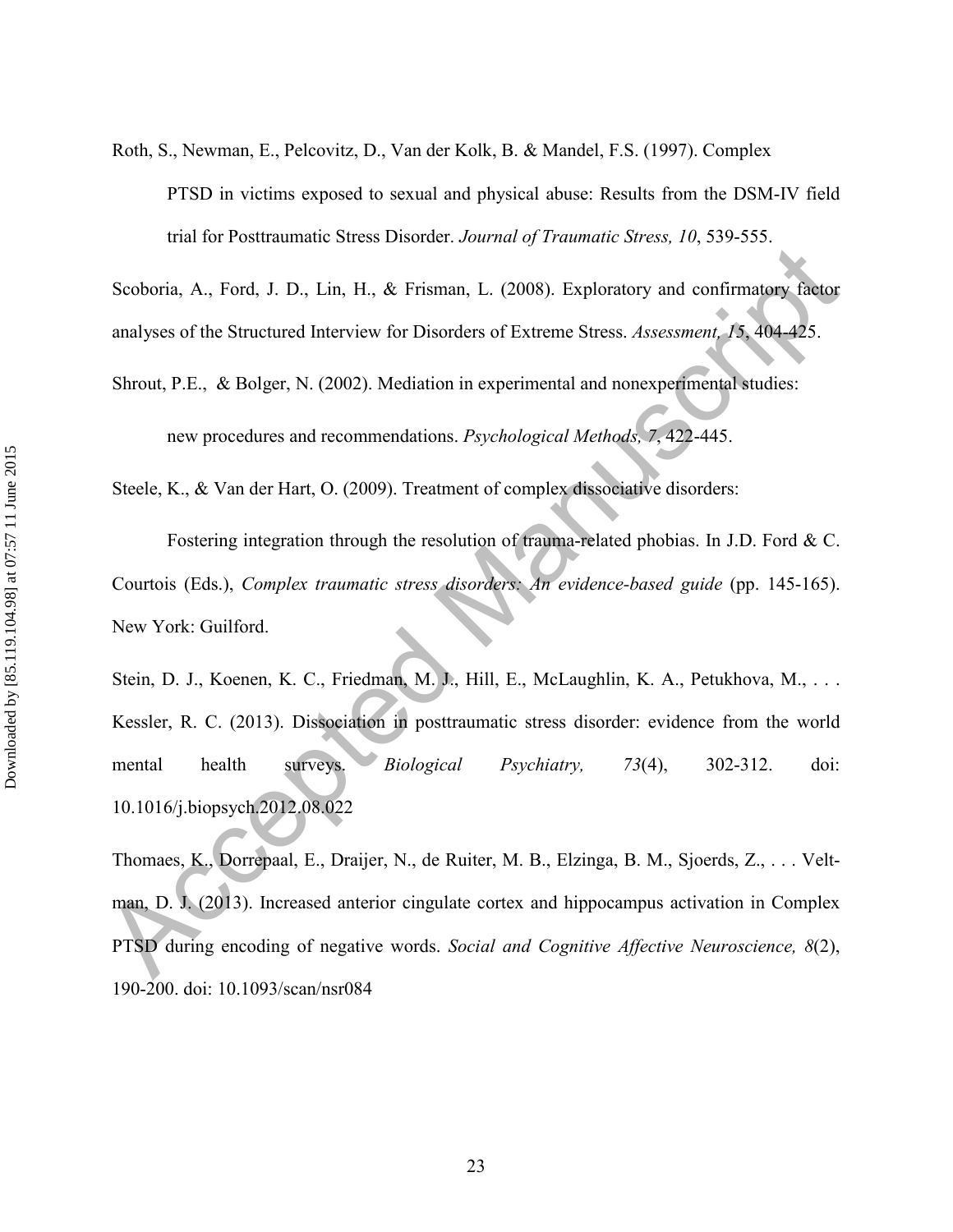Van der Hart, O., Nijenhuis, E., Steele, K. (2005). Dissociation: An insufficiently recognized major feature of complex posttraumatic stress disorder. *Journal of Traumatic Stress, 18,* 413- 423.

Van der Hart, O., Nijenhuis, E., & Steele, K. (2006). *The haunted self: Structural dissociation and the treatment of chronic traumatization.* New York: Norton.

Van der Hart, O., Nijenhuis, E., Steele, K., & Brown, D. (2004). Trauma-related dissociation: conceptual clarity lost and found. *Australian and New Zealand Journal of Psychiatry, 38,* 906- 914.

Van der Hart, O., Van Dijke, A., Van Son, M.J.M., & Steele, K. (2000). Somatoform dissociation in traumatized World War I combat soldiers: A neglected clinical heritage. *Journal of Trauma and Dissociation*, *1*(4), 33-66.

Van der Hart, O., Nijenhuis, E., & Steele, K. (2006). The haunted self: Structural dissociation<br>
and the treatment of chronic traumatization. New York: Norton.<br>
Van der Hart, O., Nijenhuis, E., Steele, K., & Brown, D. (20 van der Kolk, B. A., Roth, S., Pelcovitz, D., Sunday, S., & Spinazzola, J. (2005). Disorders of extreme stress: The empirical foundation of a complex adaptation to trauma. *Journal of Traumatic Stress, 18*(5), 389-399.

Van der Kolk, B.A., Pelcovitz, M.D., Roth, S., Mandel, F.S., McFarlane, A. & Herman, J.L. (1996). Dissociation, somatization, and affect dysregulation: The complexity of adaptation to trauma. *American Journal of Psychiatry, 153*, 83-93.

Van Dijke, A. (2008). The clinical assessment and treatment of trauma-related self-and affect dysregulation. In A. Vingerhoets, I. Nyklicek, & J. Denollet (Eds.), *Emotion regulation: Conceptual and clinical issues* (pp. 150-169). New York: Springer.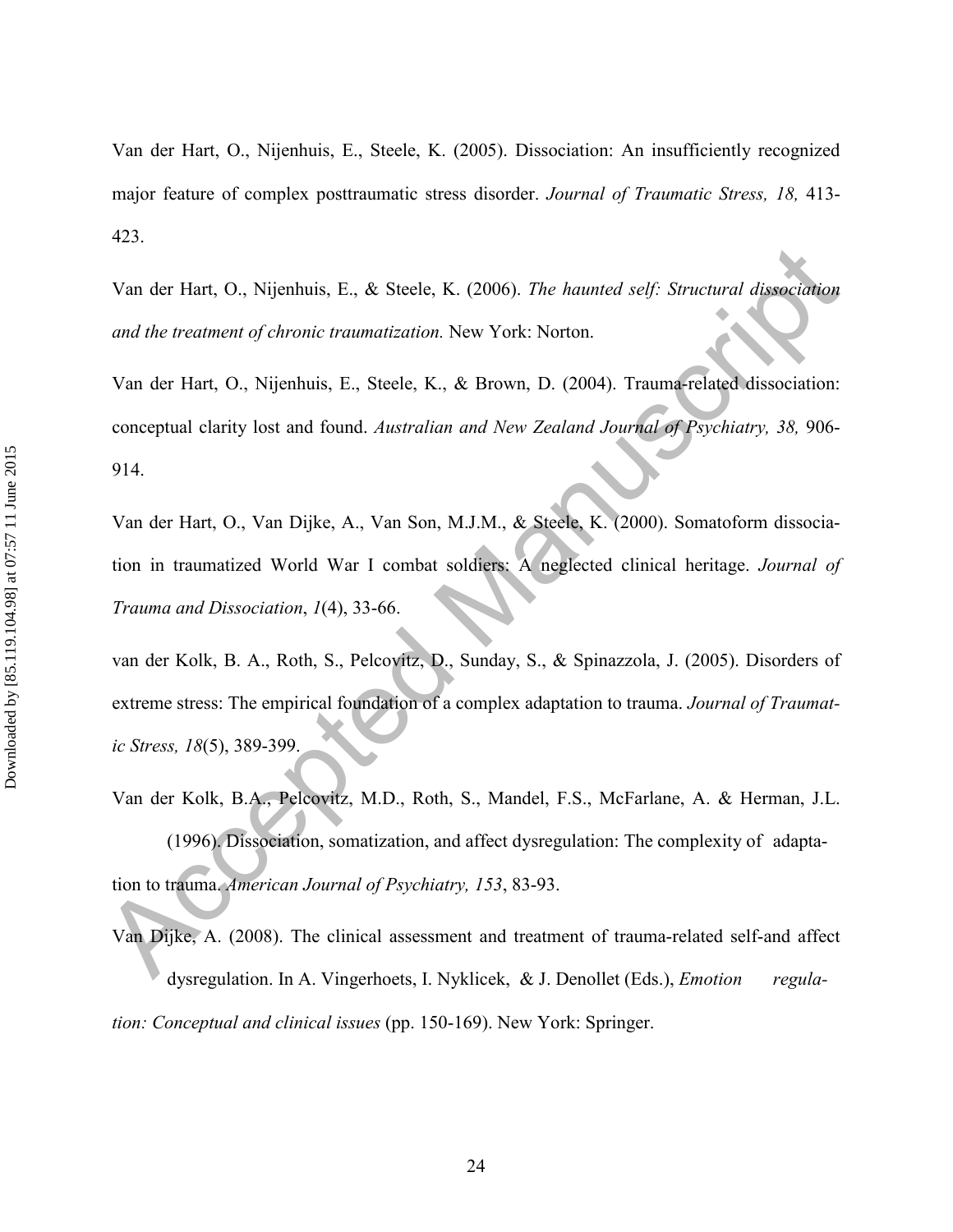Van Dijke, A., Ford, J. D., Frank, L., Van Son, M., & Van der Hart, O. (2013). Association of childhood trauma-by-primary-caregiver and affect dysregulation with borderline personality disorder symptoms in adulthood. *Psychological Trauma: Theory, Research, Practice & Policy, 5*(3), 217-224.

Van Dijke, A., Ford, J., Van der Hart, O., Van Son, M., Van der Heijden, P., & Buehring, M.

(2010a). Affect dysregulation in borderline personality disorder and somatoform disorder: Differentiating under- and over-regulation of affect. *Journal of Personality Disorders, 24*, 296–311.

Van Dijke, A., Ford, J. D., Van der Hart, O., Van Son, M., van der Heijden , P., & Bühring, M. (2012). Complex posttraumatic stress disorder in patients with borderline personality disorder and somatoform disorders *Psychological Trauma: Theory, Research, Practice & Policy, 4*, 162- 168.

3(3), 217-224.<br>
Van Dijke, A., Ford, J., Van der Hart, O., Van Son, M., Van der Heijden, P., & Buchting, M.<br>
(2010a). Affect dysregulation in borderline personality disorder and somatoform disorder: Dif-<br>
fcremitating und Van Dijke, A., Van der Hart, O., Ford, J.D. Van Son, M., Van der Heijden, P., & Bühring, M. (2010b). Affect dysregulation and dissociation in borderline personality disorder and somatoform disorder: Differentiating inhibitory and excitatory experiencing states.

*Journal of Trauma and Dissociation, 11,* 424-443.

Van Dijke, A. & Van der Hart, O. (2002). *The Dutch self report version of the Structured Interview for Disorders of Extreme Stress (SIDES-r-nl).* Utrecht: Unpublished manual Utrecht University.

Verdurmen J, ten Have M, de Graaf R, van Dorsselaer S, van 't Land H, Vollebergh W. (2007). Psychological aftermath of child abuse in adulthood: Results from the "Netherlands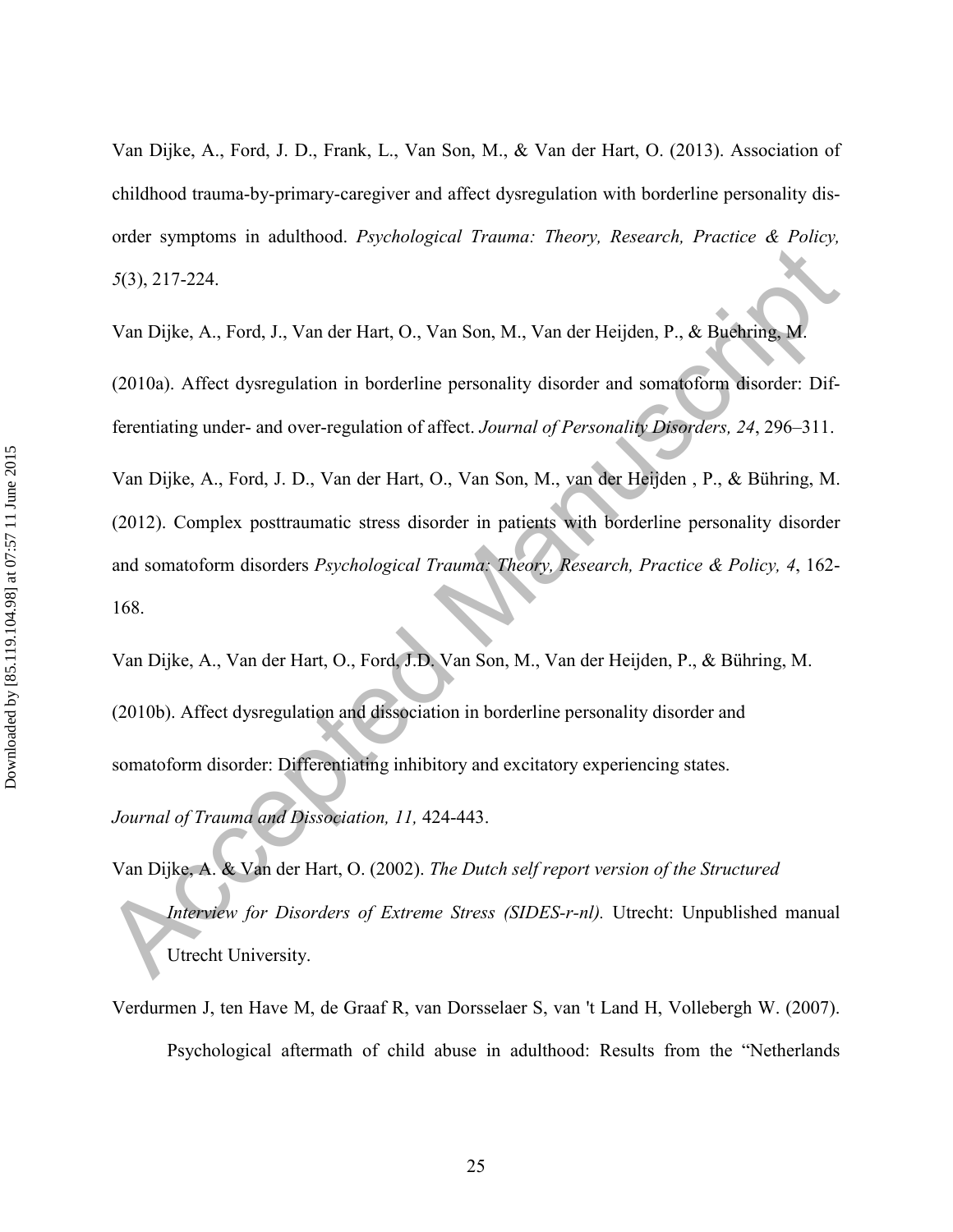Mental Health Survey and Incidence Study" (NEMESIS) [Psychische gevolgen van kindermishandeling op volwassen leeftijd]. Utrecht:Nationale Monitor Geestelijke Gezondheid (NMG).

Zlotnick, C., Zakriski, A.L., Shca, M.T., Costello, E., Begin, A., Pearlstein, T., & Simpson, E.<br>
(1996). The long-term sequelae of sexual abuse: Support for a complex posttraumatic stress dis-<br>
order. Journal of Traumatic Zlotnick, C., Zakriski, A.L., Shea, M.T., Costello, E., Begin, A., Pearlstein, T., & Simpson, E. (1996). The long-term sequelae of sexual abuse: Support for a complex posttraumatic stress disorder. *Journal of Traumatic Stress, 9*, 195-205.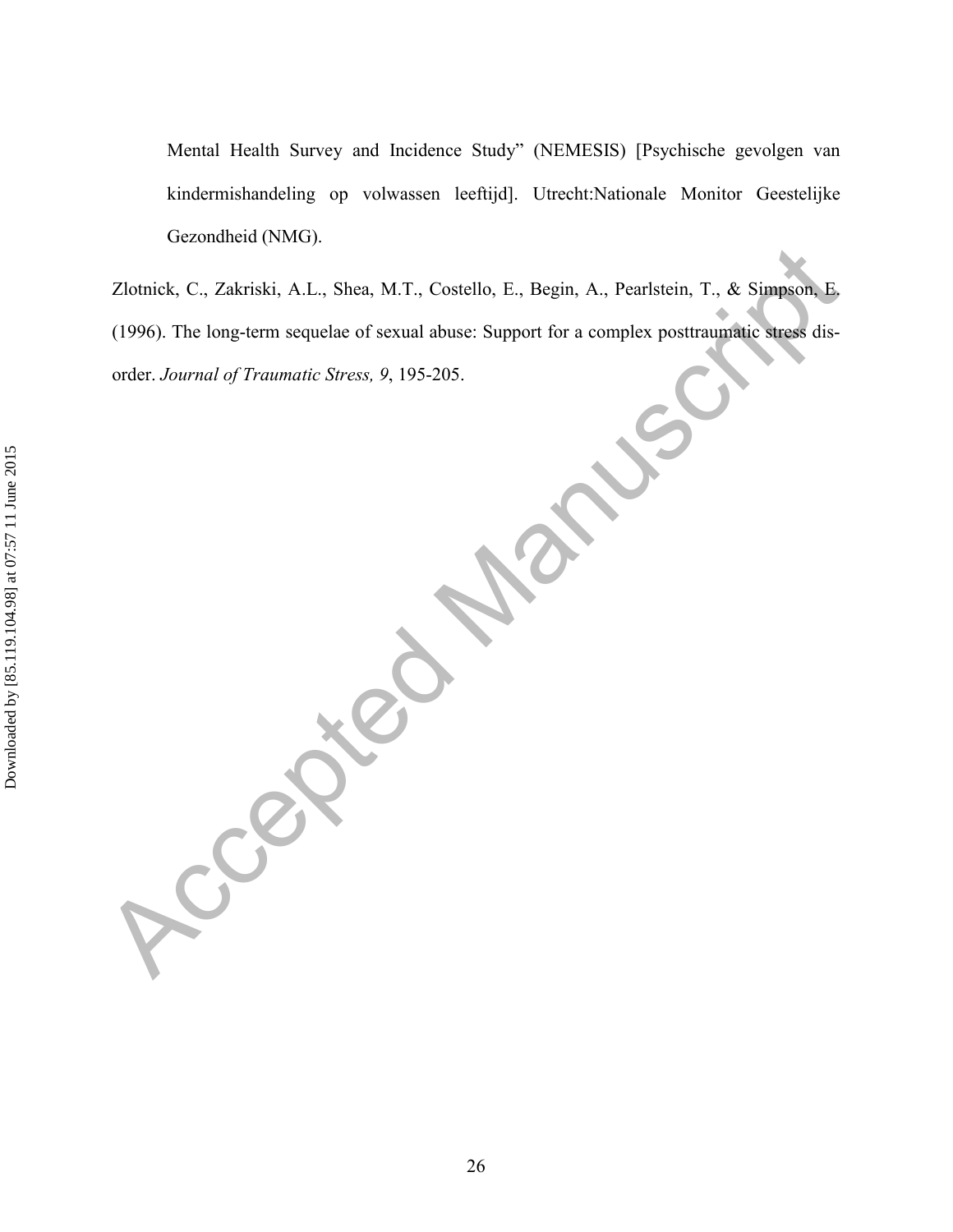

Table 1. Descriptive Statistics and Correlations of Study Variables (*N* = 450)

*Note:* cPTSD = complex PTSD; SIDES = Structured Interview for Disorders of Extreme Stress-Revised Dutch version; CCT = childhood complex trauma; DES = Dissociative Experiences Scale; SDQ-20 = Somatoform Dissociation Questionnaire. \*\**p* <.01;